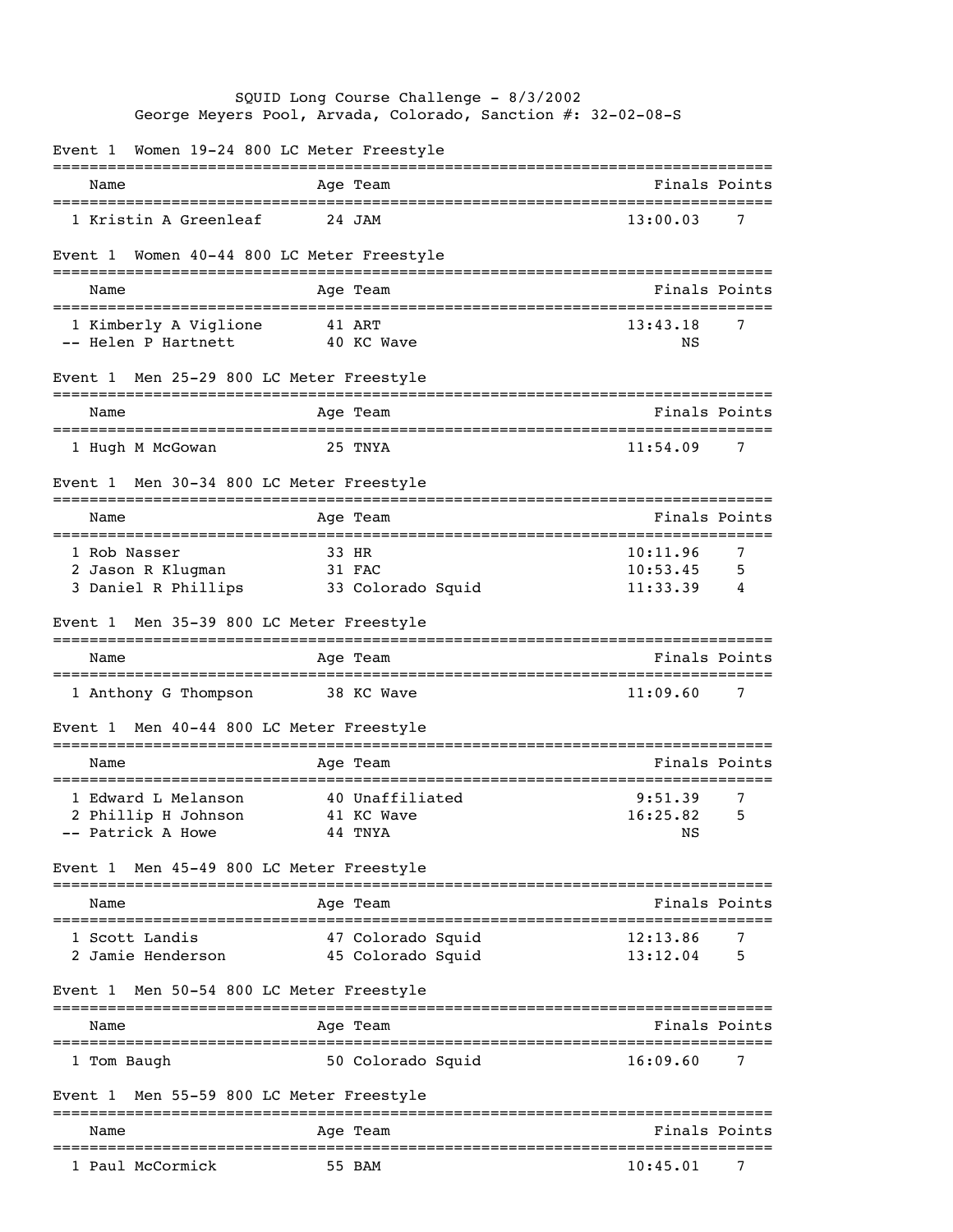Event 1 Men 60-64 800 LC Meter Freestyle =============================================================================== Name **Age Team** Age Team Finals Points =============================================================================== 1 Bing Reynolds 62 BAM 19:17.81 7 2 S C Riley 61 Colorado Squid 31:13.25 5 Event 2 Men 120-159 400 LC Meter Medley Relay =============================================================================== Team Finals Points =============================================================================== 1 Different Strokes San Diego 'A' 5:22.07 14 1) Tim Brouillette 35 2) Robert J Ryan 37 3) Eric Yen 29 4) Hal W Groeneboer 40 2 Colorado Squid Swim Team 'C' 5:44.89 10 1) Thomas A Morrissey 24 2) John W Hayden 30<br>3) Daniel R Phillips 33 4) Adam Thodey 28 3) Daniel R Phillips 33 3 Kansas City Wave 'A' 6:01.24 8 1) Kevin L Briggs 35 2) Peter C Anderson 51 3) Anthony G Thompson 38 4) Scott A Wilbanks 33 Event 2 Men 160-199 400 LC Meter Medley Relay =============================================================================== Team **Finals Points** =============================================================================== 1 Colorado Squid Swim Team 'A' 4:59.50 14 1) Paul F Lemp 35 2) Jeff P Commings 28 3) Richard L Nielsen 38 4) Christopher K Thomas 35 Event 2 Men 240-279 400 LC Meter Medley Relay =============================================================================== Team Finals Points **Team** Finals Points **Properties** =============================================================================== 1 Colorado Squid Swim Team 'B' 6:47.09 14 1) Wayne A Lee 48 2) David Johnson 60 3) Jamie Henderson 45 4) Robert W Terry 49 Event 2 Mixed 160-199 400 LC Meter Medley Relay =============================================================================== Team Finals Points =============================================================================== 1 Colorado Squid Swim Team 'A' 5:21.39 14<br>1) Jeffrey Johnson 30 2) Loni L Coyne 45 1) Jeffrey Johnson 30 3) Patt Chaiyaroj 39 4) Amy K O Brien 44 2 Colorado Squid Swim Team 'B' 5:42.19 10 1) Corey Parker 30 2) Emily P Thul 27 3) Keith T Pryor 32 4) Jennifer E Huyler 36 Event 3 Women 19-24 200 LC Meter Freestyle =============================================================================== Name Age Team Age Age Team Finals Points =============================================================================== 1 Kristin A Greenleaf 24 JAM 2:50.28 Event 3 Women 25-29 200 LC Meter Freestyle =============================================================================== Name **Age Team** Age Team Finals Points =============================================================================== 1 Emily P Thul 27 Colorado Squid Event 3 Women 30-34 200 LC Meter Freestyle ===============================================================================  $F$ inals Points ===============================================================================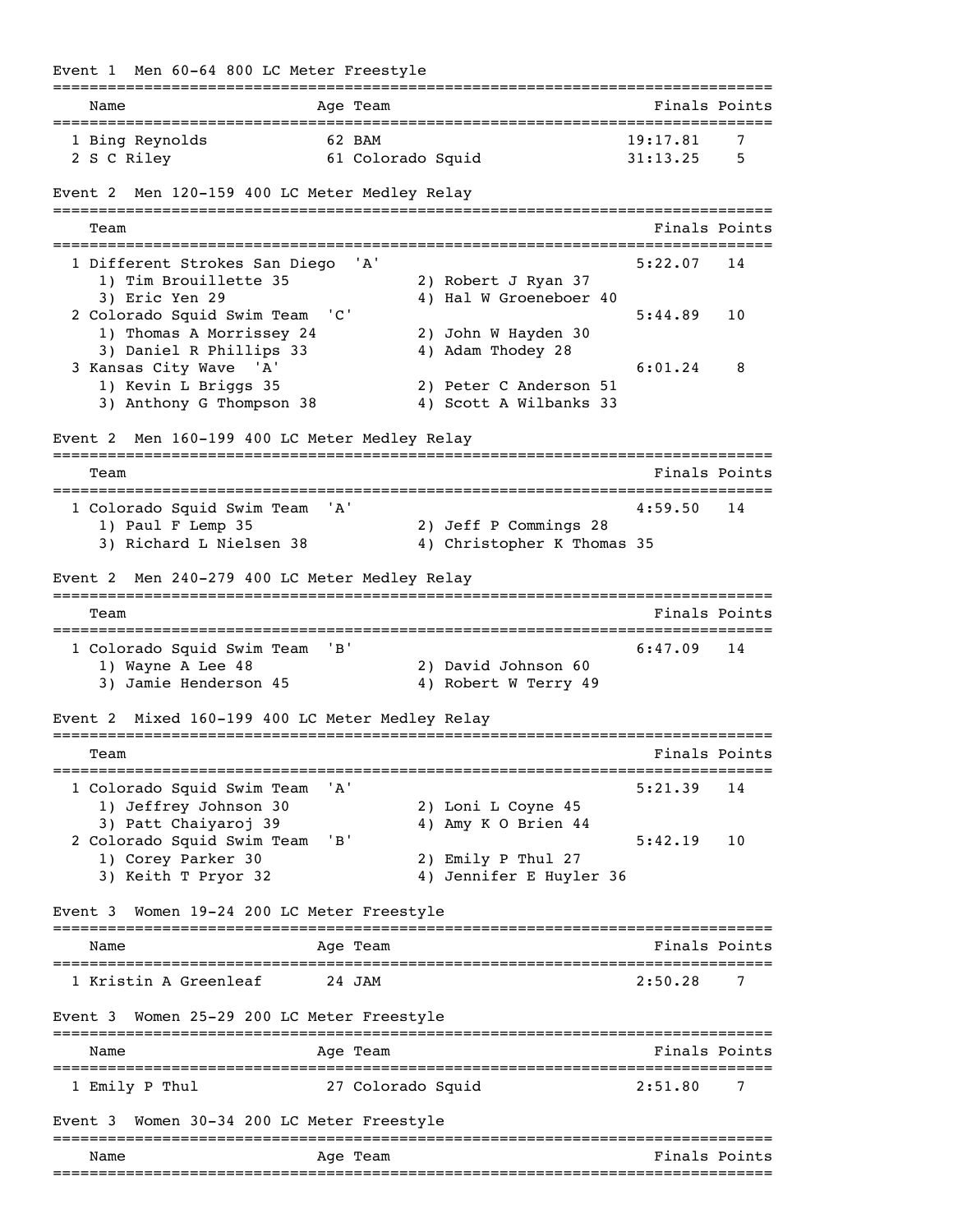| 1 Natalie A Becker                                                                                                      | 32 PPYM                                                                   | 2:59.71<br>7                                                                       |
|-------------------------------------------------------------------------------------------------------------------------|---------------------------------------------------------------------------|------------------------------------------------------------------------------------|
| Event 3 Women 35-39 200 LC Meter Freestyle                                                                              |                                                                           |                                                                                    |
| Name                                                                                                                    | Age Team                                                                  | Finals Points                                                                      |
| 1 Andrea M Timpeiro                                                                                                     | 36 ART                                                                    | 2:56.54<br>7                                                                       |
| Event 3 Women 40-44 200 LC Meter Freestyle                                                                              |                                                                           |                                                                                    |
| Name                                                                                                                    | Age Team                                                                  | Finals Points                                                                      |
| 1 Kimberly A Viglione<br>-- Helen P Hartnett                                                                            | 41 ART<br>40 KC Wave                                                      | 7<br>2:48.40<br>NS                                                                 |
| Event 3 Women 45-49 200 LC Meter Freestyle                                                                              |                                                                           |                                                                                    |
| Name                                                                                                                    | Age Team                                                                  | Finals Points                                                                      |
| 1 Catherine A Conway                                                                                                    | 48 GMD                                                                    | 2:48.91<br>7                                                                       |
| Event 3 Men 19-24 200 LC Meter Freestyle                                                                                |                                                                           |                                                                                    |
| Name                                                                                                                    | Age Team                                                                  | Finals Points                                                                      |
| 1 Thomas A Morrissey                                                                                                    | 24 Colorado Squid                                                         | 3:07.10<br>7                                                                       |
| Event 3                                                                                                                 | Men 25-29 200 LC Meter Freestyle                                          |                                                                                    |
| Name                                                                                                                    | Age Team                                                                  | Finals Points                                                                      |
| 1 Adam M Wolf                                                                                                           | 25 TNYA                                                                   | 2:26.42<br>7                                                                       |
| 2 Hugh M McGowan                                                                                                        | 25 TNYA                                                                   | 2:33.70<br>5                                                                       |
| Event 3 Men 30-34 200 LC Meter Freestyle                                                                                |                                                                           |                                                                                    |
| Name                                                                                                                    | Age Team                                                                  | Finals Points                                                                      |
| 1 Daniel R Phillips<br>-- Rob Nasser                                                                                    | 33 Colorado Squid<br>-- Corey Parker 30 Colorado Squid<br>33 HR           | 7<br>2:39.43<br>NS <sub>NS</sub><br>NS                                             |
| Event 3 Men 35-39 200 LC Meter Freestyle                                                                                |                                                                           |                                                                                    |
| Name                                                                                                                    | Age Team                                                                  | Finals Points                                                                      |
| 1 Patt Chaiyaroj<br>2 Paul F Lemp<br>-- John P O Keefe<br>-- Mark S Kowalak<br>Event 3 Men 40-44 200 LC Meter Freestyle | 39 Colorado Squid<br>35 Colorado Squid<br>35 DCAC<br>35 Unaffiliated      | 2:22.55<br>7<br>2:27.27<br>5<br>NS<br>ΝS                                           |
|                                                                                                                         |                                                                           |                                                                                    |
| Name                                                                                                                    | Age Team                                                                  | Finals Points                                                                      |
| 1 Matt S Fisher<br>2 Daniel J Woods<br>3 Ed J Hill<br>4 Phillip H Johnson<br>5 Robert W Knight<br>-- Patrick A Howe     | 43 Colorado Squid<br>41 QUAC<br>44 DET<br>41 KC Wave<br>40 DET<br>44 TNYA | 2:32.83<br>7<br>2:34.73<br>5<br>2:37.93<br>4<br>3:41.94<br>3<br>3:51.23<br>2<br>NS |
| Event 3 Men 45-49 200 LC Meter Freestyle                                                                                |                                                                           |                                                                                    |
| Name                                                                                                                    | Age Team                                                                  | Finals Points                                                                      |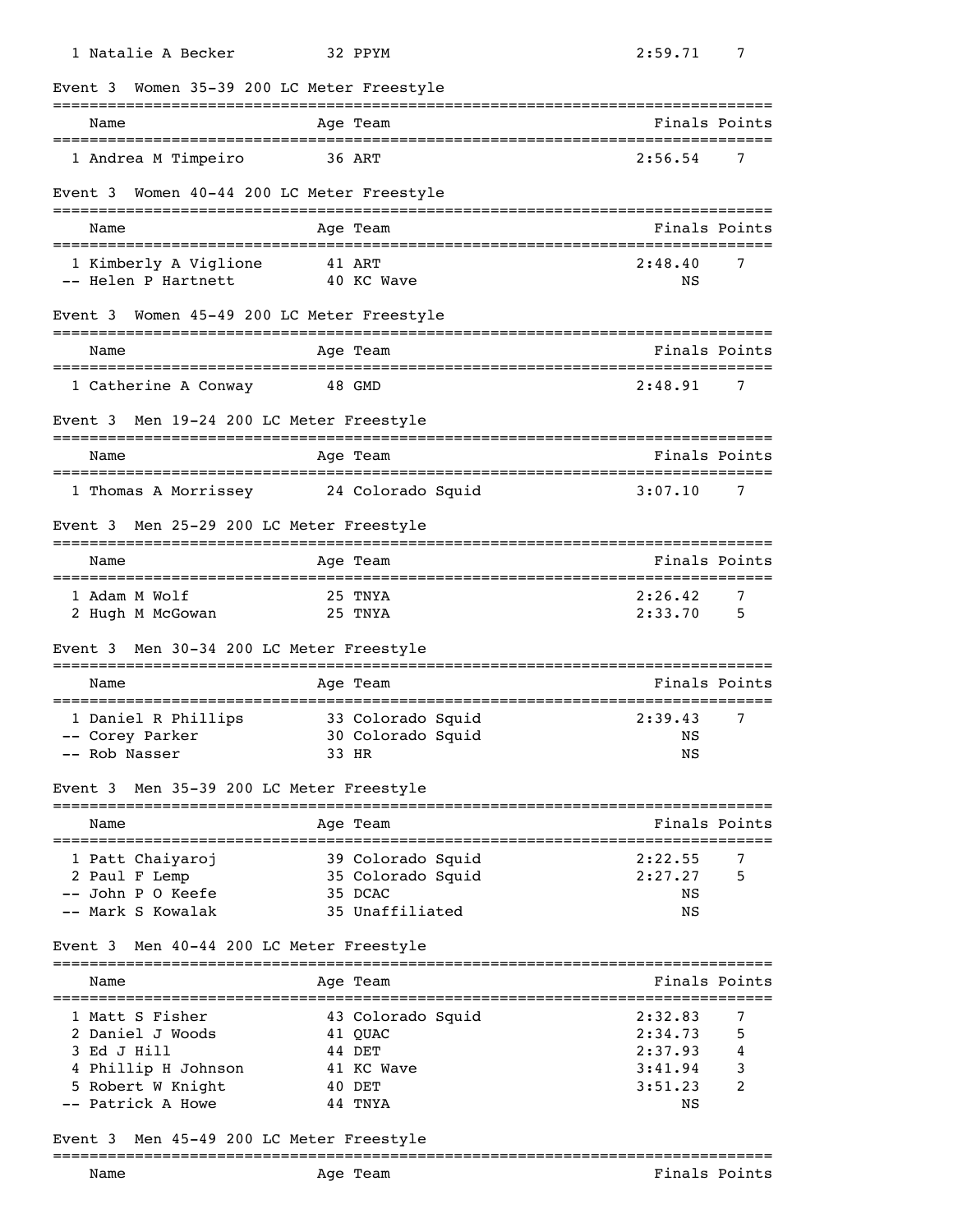|                                                    | ==========                                                                                                                                    |
|----------------------------------------------------|-----------------------------------------------------------------------------------------------------------------------------------------------|
| 49 HR                                              | 2:12.41<br>7                                                                                                                                  |
|                                                    | 2:48.38<br>5<br>2:57.14<br>4                                                                                                                  |
|                                                    |                                                                                                                                               |
|                                                    |                                                                                                                                               |
| Age Team                                           | Finals Points                                                                                                                                 |
| 50 Colorado Squid                                  | 3:24.24<br>7                                                                                                                                  |
|                                                    | 3:40.04<br>5                                                                                                                                  |
| Men 55-59 200 LC Meter Freestyle                   |                                                                                                                                               |
| Age Team                                           | Finals Points                                                                                                                                 |
| 55 BAM                                             | 2:23.14<br>7                                                                                                                                  |
| 57 Unaffiliated                                    | 2:29.72<br>5                                                                                                                                  |
| Women 19-24 100 LC Meter Breaststroke              |                                                                                                                                               |
| Age Team                                           | Finals Points<br>=================================                                                                                            |
| 24 SCM                                             | 1:28.36<br>7                                                                                                                                  |
| Women 35-39 100 LC Meter Breaststroke              |                                                                                                                                               |
| Age Team                                           | Finals Points                                                                                                                                 |
| 36 Colorado Squid                                  | 1:44.01<br>7                                                                                                                                  |
| Women 40-44 100 LC Meter Breaststroke              |                                                                                                                                               |
| Age Team                                           | Finals Points                                                                                                                                 |
| 41 KC Wave                                         | 2:01.74<br>7                                                                                                                                  |
| Women 45-49 100 LC Meter Breaststroke              |                                                                                                                                               |
| Age Team                                           | Finals Points                                                                                                                                 |
| 45 Colorado Squid                                  | 1:45.36<br>7                                                                                                                                  |
| Women 50-54 100 LC Meter Breaststroke              |                                                                                                                                               |
| Age Team                                           | Finals Points                                                                                                                                 |
| 52 DUR                                             | 1:45.13<br>7                                                                                                                                  |
| Men 19-24 100 LC Meter Breaststroke                |                                                                                                                                               |
| Age Team                                           | Finals Points                                                                                                                                 |
| 23 Colorado Squid                                  | 1:28.32<br>7                                                                                                                                  |
| 22 KC Wave                                         | ΝS                                                                                                                                            |
| Men 25-29 100 LC Meter Breaststroke                |                                                                                                                                               |
|                                                    |                                                                                                                                               |
| =======================<br>===========<br>Age Team | Finals Points                                                                                                                                 |
| 29 MIST                                            | 1:13.72<br>7                                                                                                                                  |
|                                                    | 47 Colorado Squid<br>45 DCAC<br>Men 50-54 200 LC Meter Freestyle<br>52 Colorado Squid<br>:===========<br>------------------<br>-------------- |

# Event 4 Men 30-34 100 LC Meter Breaststroke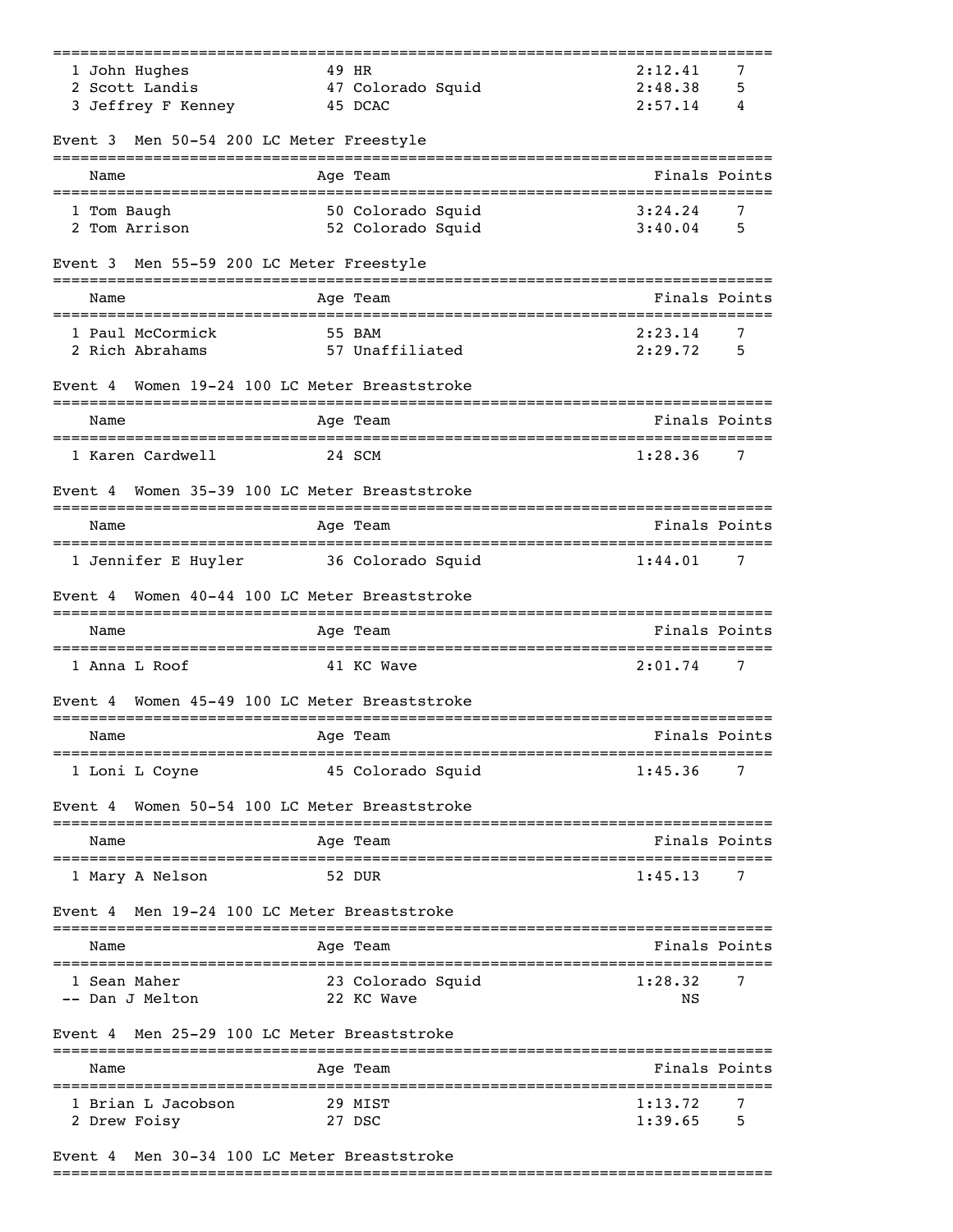| Name                                                        | Age Team          | Finals Points |
|-------------------------------------------------------------|-------------------|---------------|
| 1 Chad L Steed                                              | 31 DET            | 7<br>1:16.68  |
| 2 Lee Wareham                                               | 34 Colorado Squid | 5<br>1:36.06  |
| -- John W Hayden                                            | 30 Colorado Squid | <sub>DO</sub> |
| Mon 35 30 100 IC Motor Broaststroko<br>$Frr \cap + \Lambda$ |                   |               |

#### Event 4 Men 35-39 100 LC Meter Breaststroke

| Name                 | Age Team          | Finals Points |   |
|----------------------|-------------------|---------------|---|
| 1 Anthony G Thompson | 38 KC Wave        | 1:20.29       |   |
| 2 Robert J Ryan      | 37 DSST           | 1:25.02       | 5 |
| 3 Paul Bonacci       | 38 Colorado Squid | 1:25.85       | 4 |
| 4 Tim Brouillette    | 35 DSST           | 1:27.39       | 3 |
| 5 Richard L Nielsen  | 38 Colorado Squid | 1:27.52       | 2 |
| 6 Jim A Lasersohn    | 37 ORCA           | 1:29.25       |   |
| 7 Charles B Harper   | 36 Colorado Squid | 1:45.53       |   |
| 8 John J Tomashek    | 36 DET            | 1:52.26       |   |

#### Event 4 Men 40-44 100 LC Meter Breaststroke

| Name                | Age Team          | Finals Points |   |
|---------------------|-------------------|---------------|---|
| 1 Stephen C Nelson  | 41 MIST           | 1:20.40       |   |
| 2 James M Massey    | 41 TNYA           | 1:25.01       | 5 |
| 3 Mick B Barnhardt  | 41 Colorado Squid | 1:25.64       | 4 |
| 4 Zak Bailey        | 40 DSC            | 1:36.17       | 3 |
| 5 James H Conner    | 41 KC Wave        | 1:47.77       | 2 |
| 6 Phillip H Johnson | 41 KC Wave        | 1:56.45       |   |
| -- Robert W Knight  | 40 DET            | DO            |   |
| -- Brad Palmer      | 42 ORCA           | NS            |   |

### Event 4 Men 45-49 100 LC Meter Breaststroke

| Name              | Age Team          | Finals Points |   |
|-------------------|-------------------|---------------|---|
| 1 Bill C Kritzer  | 45 TDA            | 1:30.42       |   |
| 2 Jamie Henderson | 45 Colorado Squid | 1:34.26       | 5 |
| 3 Steve Cross     | 46 Colorado Squid | 1:47.85       | 4 |

### Event 4 Men 50-54 100 LC Meter Breaststroke

| Name               | Age Team   | Finals Points |
|--------------------|------------|---------------|
|                    |            |               |
| 1 Peter C Anderson | 51 KC Wave | -<br>1:48.53  |

## Event 4 Men 55-59 100 LC Meter Breaststroke

| Name            | Aqe Team        | Finals Points |
|-----------------|-----------------|---------------|
| 1 Bill A Abbott | 56 Unaffiliated | 1:28.90       |

# Event 4 Men 60-64 100 LC Meter Breaststroke

| Name            | Age Team          | Finals Points |
|-----------------|-------------------|---------------|
| 1 David Johnson | 60 Colorado Squid | 2:12.22       |

### Event 5 Women 25-29 50 LC Meter Backstroke

| Name            | Age Team | Finals Points |
|-----------------|----------|---------------|
| 1 Julie M Burke | 25 VS    | 7<br>38.59    |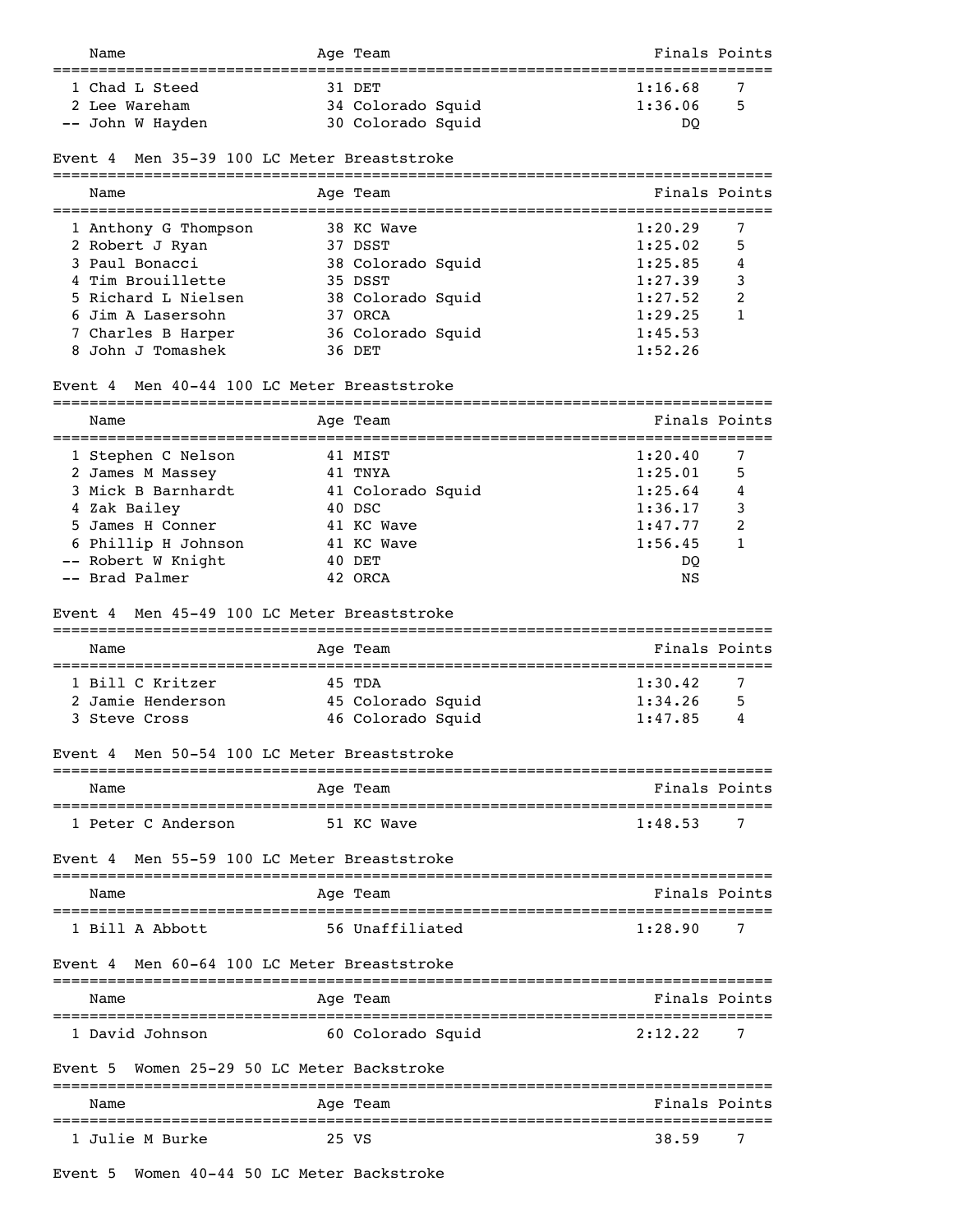|                                             | ---------                | =============================               |
|---------------------------------------------|--------------------------|---------------------------------------------|
| Name                                        | Age Team                 | Finals Points                               |
| =======================<br>1 Amy K O Brien  | 44 Colorado Squid        | =============================<br>45.82<br>7 |
| Men 19-24 50 LC Meter Backstroke<br>Event 5 |                          |                                             |
| Name                                        | Age Team                 | Finals Points                               |
| -- Dan J Melton                             | 22 KC Wave               | ΝS                                          |
| Men 25-29 50 LC Meter Backstroke<br>Event 5 |                          |                                             |
| Name                                        | Age Team                 | Finals Points                               |
| 1 Jeff P Commings                           | 28 Colorado Squid        | 29.44<br>7                                  |
| 2 Adam M Wolf                               | 25 TNYA                  | 34.76<br>5                                  |
| -- Hugh M McGowan                           | 25 TNYA                  | ΝS                                          |
| Men 30-34 50 LC Meter Backstroke<br>Event 5 |                          |                                             |
| Name                                        | Age Team                 | Finals Points<br>-----------------          |
| 1 Jeffrey Johnson                           | 30 Colorado Squid        | 7<br>31.07                                  |
| Men 35-39 50 LC Meter Backstroke<br>Event 5 |                          |                                             |
| Name                                        | Age Team                 | Finals Points                               |
| 1 Mark S Kowalak                            | 35 Unaffiliated          | 34.59<br>7                                  |
| 2 Tim Brouillette                           | 35 DSST                  | 38.28<br>5                                  |
| 3 Kevin L Briggs                            | 35 KC Wave               | 42.60<br>4                                  |
| -- Leonardo Fei                             | 36 Colorado Squid        | DQ                                          |
| -- Jim R Jordan                             | 37 FAC                   | ΝS                                          |
| Men 40-44 50 LC Meter Backstroke<br>Event 5 | -------------            |                                             |
| Name                                        | Age Team                 | Finals Points                               |
| 1 Stephen C Nelson                          | 41 MIST                  | 7<br>38.64                                  |
| 2 Michael K Fitzpatrick                     | 44 DET                   | 47.16<br>5                                  |
| 3 James H Conner                            | 41 KC Wave               | 47.41                                       |
| 4 Zak Bailey                                | 40 DSC                   | 48.33<br>3                                  |
| Men 45-49 50 LC Meter Backstroke<br>Event 5 |                          |                                             |
| Name                                        | Age Team                 | Finals Points                               |
| 1 Wayne A Lee                               | 48 Colorado Squid        | 7<br>40.97                                  |
| 2 Dyal 1 Hennacy                            | 48 QUAC                  | 42.54<br>5                                  |
| 3 Kevin Thorn                               | 46 Colorado Squid        | 57.00<br>4                                  |
| Men 50-54 50 LC Meter Backstroke<br>Event 5 |                          |                                             |
| Name                                        | Age Team                 | Finals Points                               |
| 1 Tom Baugh                                 | 50 Colorado Squid        | 53.12<br>7                                  |
| Men 60-64 50 LC Meter Backstroke<br>Event 5 | ======================== |                                             |
| Name                                        | Age Team<br>========     | Finals Points                               |
| 1 Bing Reynolds                             | 62 BAM                   | 57.50<br>7                                  |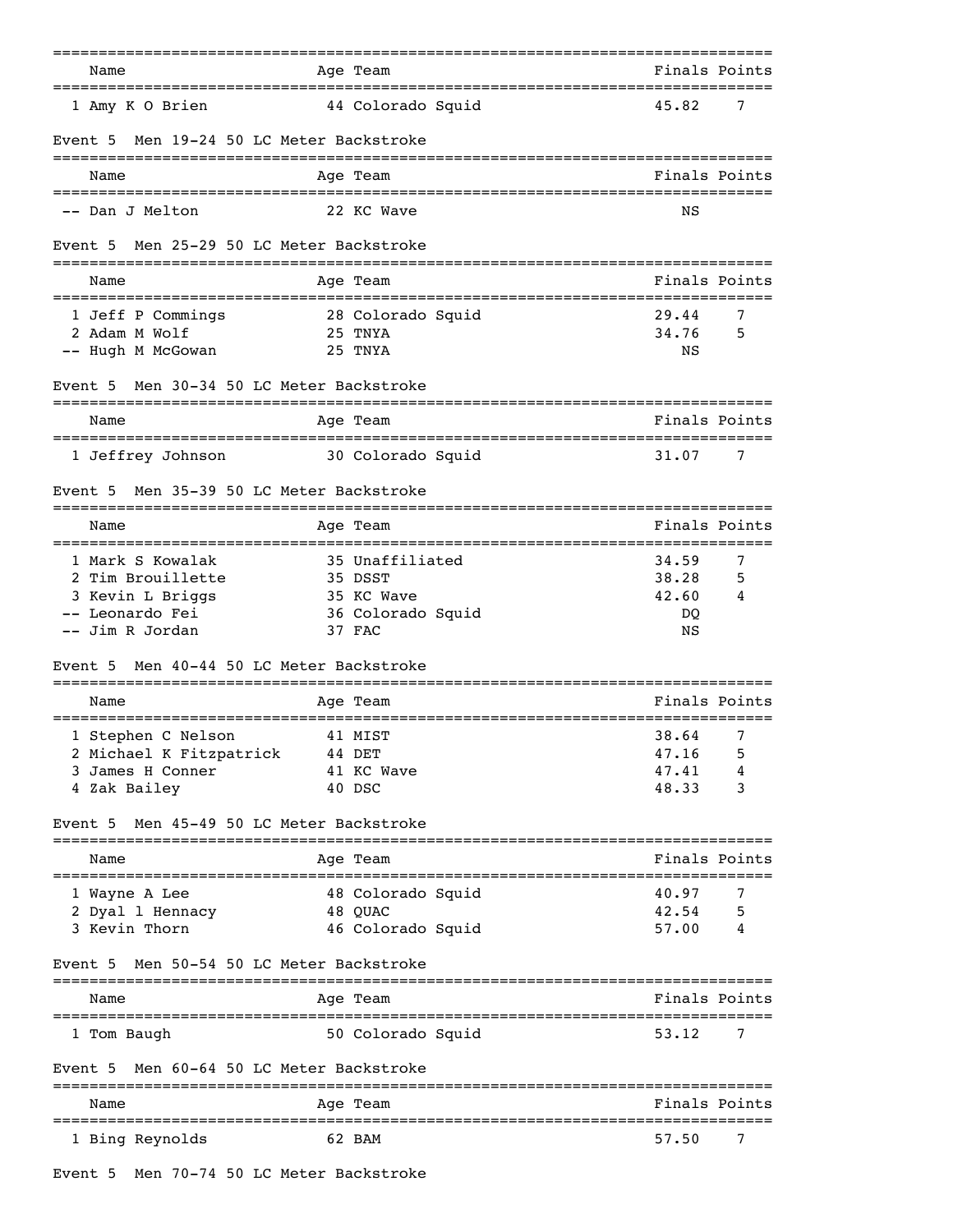| Name<br>====================================== |                        | Age Team                                      |               | Finals Points |
|------------------------------------------------|------------------------|-----------------------------------------------|---------------|---------------|
| 1 James W Hart                                 |                        | 73 Unaffiliated                               | 52.07         | 7             |
| Men 25-29 100 LC Meter Butterfly<br>Event 6    |                        |                                               |               |               |
| Name                                           |                        | Age Team                                      |               | Finals Points |
| 1 Eric Yen                                     |                        | 29 DSST                                       | 1:07.74       | 7             |
| 2 Drew Foisy                                   |                        | 27 DSC                                        | 1:27.06       | 5             |
| Men 30-34 100 LC Meter Butterfly<br>Event 6    |                        |                                               |               |               |
| Name                                           |                        | Age Team                                      | Finals Points |               |
| 1 Chad L Steed                                 |                        | 31 DET                                        | 1:07.05       | 7             |
| 2 Keith T Pryor                                |                        | 32 Colorado Squid                             | 1:20.13       | 5             |
| 3 Scott A Wilbanks                             |                        | 33 KC Wave                                    | 1:24.74       | 4             |
| Men 35-39 100 LC Meter Butterfly<br>Event 6    |                        |                                               |               |               |
| Name                                           |                        | Age Team                                      | Finals Points |               |
| 1 Jim R Jordan                                 |                        | 37 FAC                                        | 1:04.32       | 7             |
| 2 Paul F Lemp                                  |                        | 35 Colorado Squid                             | 1:14.47       | 5             |
| 3 Anthony G Thompson                           |                        | 38 KC Wave                                    | 1:15.85       | 4             |
| -- Ken Mammo                                   |                        | 39 DET                                        | ΝS            |               |
| -- John P O Keefe                              |                        | 35 DCAC                                       | ΝS            |               |
| Men 40-44 100 LC Meter Butterfly<br>Event 6    |                        |                                               |               |               |
| Name<br>====================================   |                        | Aqe Team<br>--------------------------------- |               | Finals Points |
| 1 Edward L Melanson                            |                        | 40 Unaffiliated                               | 1:05.89       | 7             |
| 2 Daniel J Woods                               |                        | 41 QUAC                                       | 1:21.72       | 5             |
| Men 45-49 100 LC Meter Butterfly<br>Event 6    |                        | --------                                      |               |               |
| Name                                           |                        | Age Team                                      |               | Finals Points |
| 1 John Hughes                                  | 49 HR                  |                                               | 1:09.97       | 7             |
| 2 Bill C Kritzer                               |                        | 45 TDA                                        | 1:18.43       | 5             |
| Men 55-59 100 LC Meter Butterfly<br>Event 6    |                        |                                               |               |               |
| Name                                           |                        | Aqe Team                                      |               | Finals Points |
| 1 Bill A Abbott                                |                        | 56 Unaffiliated                               | 1:19.16       | 7             |
| Women 19-24 50 LC Meter Freestyle<br>Event 7   |                        |                                               |               |               |
| Name                                           |                        | Age Team                                      |               | Finals Points |
| 1 Karen Cardwell                               |                        | 24 SCM                                        | 31.26         | 7             |
| Event 7 Women 25-29 50 LC Meter Freestyle      |                        |                                               |               |               |
| Name                                           | --------               | Age Team                                      |               | Finals Points |
| 1 Julie M Burke                                | =============<br>25 VS |                                               | 34.24         | 7             |
| 2 Emily P Thul                                 |                        | 27 Colorado Squid                             | 35.56         | 5             |
|                                                |                        |                                               |               |               |
| Event 7 Women 30-34 50 LC Meter Freestyle      |                        |                                               |               |               |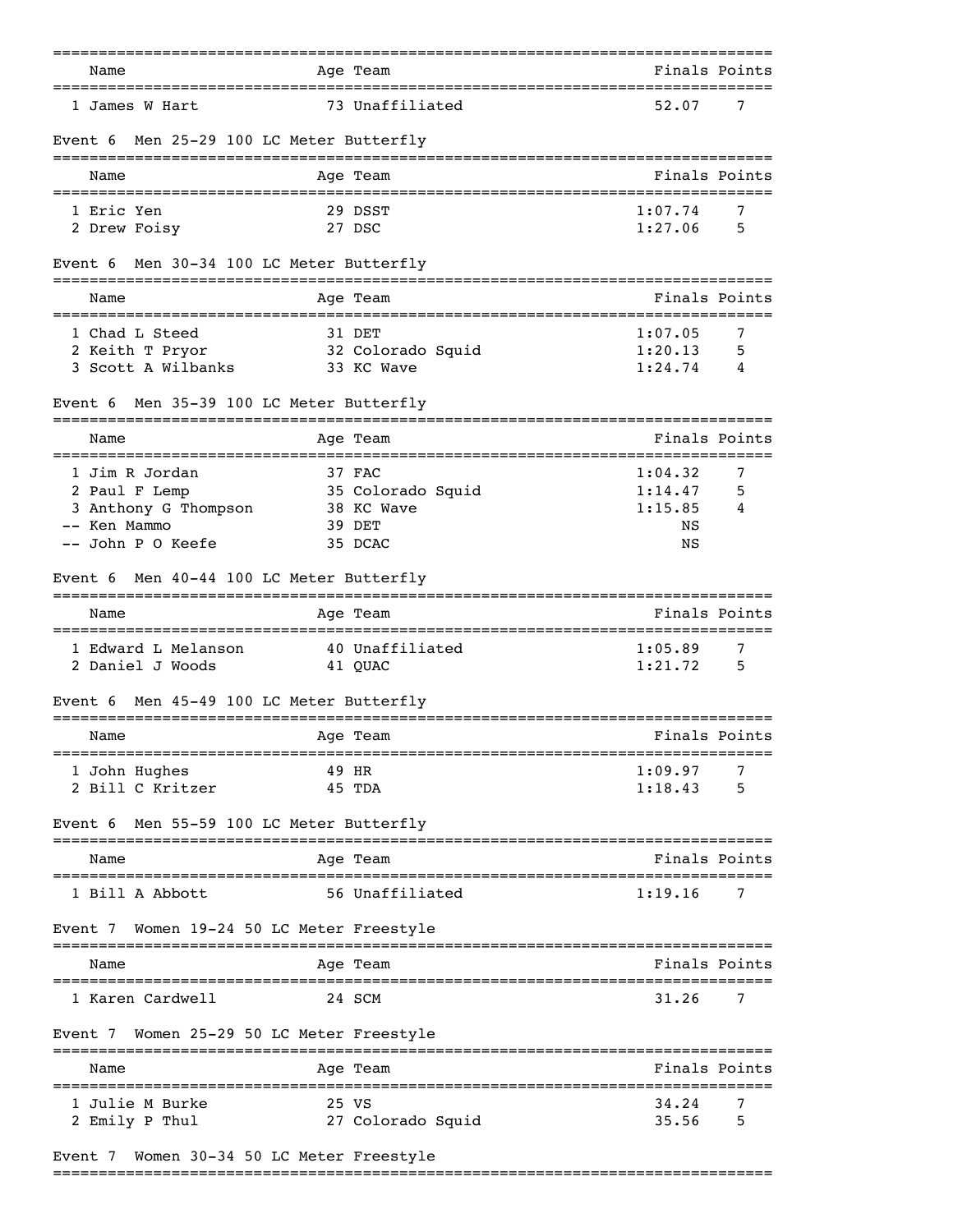| Name                                                      |                     | Age Team                                       | Finals Points            |
|-----------------------------------------------------------|---------------------|------------------------------------------------|--------------------------|
| 1 Natalie A Becker                                        |                     | 32 PPYM                                        | 34.70<br>7               |
| Women 35-39 50 LC Meter Freestyle<br>Event 7              |                     |                                                |                          |
| Name                                                      |                     | Age Team                                       | Finals Points            |
| 1 Andrea M Timpeiro                                       | 36 ART              |                                                | 34.86<br>7               |
| Women 40-44 50 LC Meter Freestyle<br>Event 7              |                     |                                                |                          |
| Name                                                      |                     | Age Team                                       | Finals Points            |
| 1 Kimberly A Viglione<br>2 Amy K O Brien                  |                     | 41 ART<br>44 Colorado Squid                    | 34.36<br>7<br>35.00<br>5 |
| Women 45-49 50 LC Meter Freestyle<br>Event 7              |                     |                                                |                          |
| Name                                                      | __________          | Age Team                                       | Finals Points            |
| 1 Catherine A Conway<br>2 Loni L Coyne                    |                     | 48 GMD<br>45 Colorado Squid                    | 35.27<br>7<br>36.95<br>5 |
| Women 50-54 50 LC Meter Freestyle<br>Event 7              |                     |                                                |                          |
| Name                                                      |                     | Age Team                                       | Finals Points            |
| 1 Mary A Nelson                                           |                     | 52 DUR                                         | 38.25<br>7               |
| Event 7 Men 19-24 50 LC Meter Freestyle                   |                     |                                                |                          |
| Name<br>===============================                   |                     | Age Team<br>================================== | Finals Points            |
| 1 Sean Maher                                              |                     | 23 Colorado Squid                              | 30.65<br>7               |
| 2 Thomas A Morrissey 24 Colorado Squid<br>-- Dan J Melton |                     | 22 KC Wave                                     | 32.86<br>5<br>NS         |
| Men 25-29 50 LC Meter Freestyle<br>Event 7                |                     |                                                |                          |
| Name                                                      |                     | Age Team                                       | Finals Points            |
| 1 Brian L Jacobson                                        |                     | 29 MIST                                        | 25.41<br>7               |
| 2 Jeff P Commings<br>3 Eric Yen                           |                     | 28 Colorado Squid<br>29 DSST                   | 25.92<br>5<br>27.64<br>4 |
| 4 Adam M Wolf                                             |                     | 25 TNYA                                        | 3<br>28.76               |
| 5 Adam Thodey                                             |                     | 28 Colorado Squid                              | 2<br>29.82               |
| Event 7 Men 30-34 50 LC Meter Freestyle                   |                     |                                                |                          |
| Name                                                      |                     | Age Team                                       | Finals Points            |
| 1 Jeffrey Johnson                                         |                     | 30 Colorado Squid                              | 26.95<br>7               |
| 2 Corey Parker                                            |                     | 30 Colorado Squid                              | 27.32<br>5               |
| 3 Chad L Steed                                            |                     | 31 DET                                         | 27.94<br>4               |
| Event 7 Men 35-39 50 LC Meter Freestyle                   | ------------------- |                                                |                          |
| Name<br>:========================                         |                     | Age Team                                       | Finals Points            |
| 1 Paul Bonacci                                            |                     | 38 Colorado Squid                              | 27.78<br>7               |
| 2 Mark S Kowalak                                          |                     | 35 Unaffiliated                                | 5<br>28.16               |
| 3 Jim A Lasersohn                                         |                     | 37 ORCA<br>37 DSST                             | 29.24<br>4<br>3<br>29.28 |
| 4 Robert J Ryan<br>5 Kevin L Briggs                       |                     | 35 KC Wave                                     | 2<br>31.14               |
|                                                           |                     |                                                |                          |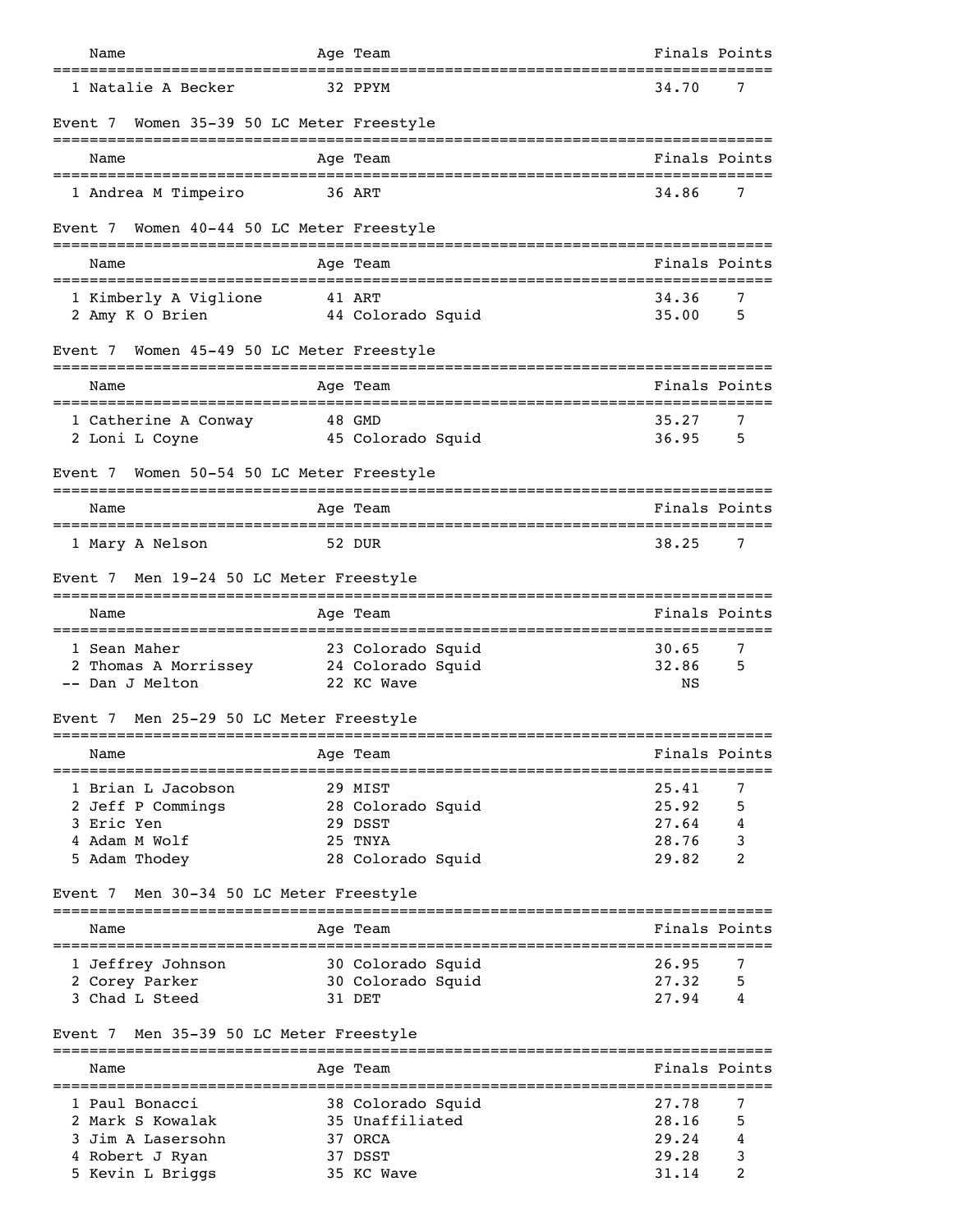| 6 Christopher K Thomas | 35 Colorado Squid | 31.98 |  |
|------------------------|-------------------|-------|--|
| 7 John J Tomashek      | 36 DET            | 35.47 |  |
| 8 Robert Starr         | 38 Colorado Squid | 36.70 |  |
| 9 Leonardo Fei         | 36 Colorado Squid | 38.77 |  |
| 10 Ken Mammo           | 39 DET            | 40.04 |  |

### Event 7 Men 40-44 50 LC Meter Freestyle

| Name                    | Age Team          | Finals Points |   |
|-------------------------|-------------------|---------------|---|
| 1 Matt S Fisher         | 43 Colorado Squid | 28.39         | 7 |
| 2 James M Massey        | 41 TNYA           | 28.63         | 5 |
| 3 Ed J Hill             | 44 DET            | 32.27         | 4 |
| 4 Hal W Groeneboer      | 40 DSST           | 35.28         | 3 |
| 5 Brad Palmer           | 42 ORCA           | 35.44         | 2 |
| 6 Michael K Fitzpatrick | 44 DET            | 38.72         | 1 |
| 7 Robert W Knight       | 40 DET            | 40.07         |   |
| 8 James H Conner        | 41 KC Wave        | 42.26         |   |
| -- Stanley E Griffith   | 43 Colorado Squid | DO            |   |

### Event 7 Men 45-49 50 LC Meter Freestyle

| Name               | Age Team          | Finals Points |   |
|--------------------|-------------------|---------------|---|
|                    |                   |               |   |
| 1 Wayne A Lee      | 48 Colorado Squid | 34.43         |   |
| 2 Jeffrey F Kenney | 45 DCAC           | 34.55         | 5 |
| 3 Steve Cross      | 46 Colorado Squid | 34.81         | 4 |

### Event 7 Men 50-54 50 LC Meter Freestyle

| Name               | Age Team          | Finals Points |   |
|--------------------|-------------------|---------------|---|
| 1 Peter C Anderson | 51 KC Wave        | 35.73         |   |
| 2 Tom Baugh        | 50 Colorado Squid | 37.13         | 5 |
| 3 Tom Arrison      | 52 Colorado Squid | 42.36         | 4 |

### Event 7 Men 55-59 50 LC Meter Freestyle

| Name             | Age Team        | Finals Points |
|------------------|-----------------|---------------|
| 1 Rich Abrahams  | 57 Unaffiliated | 25.87         |
| 2 Paul McCormick | 55 BAM          | 5<br>29.42    |

### Event 7 Men 60-64 50 LC Meter Freestyle

| Name            | Age Team          | Finals Points |
|-----------------|-------------------|---------------|
| 1 David Johnson | 60 Colorado Squid | 43.96         |
| 2 Bing Reynolds | 62 BAM            | 5<br>48.59    |

### Event 7 Men 70-74 50 LC Meter Freestyle

| Name           | Age Team        | Finals Points |
|----------------|-----------------|---------------|
| 1 James W Hart | 73 Unaffiliated | 39.33         |

#### Event 8 Women 160-199 400 LC Meter Freestyle Relay ===============================================================================

| Team                                                                             |                                          | Finals Points |  |
|----------------------------------------------------------------------------------|------------------------------------------|---------------|--|
| 1 Colorado Squid Swim Team 'A'<br>1) Jennifer E Huyler 36<br>3) Amy K O Brien 44 | 2) Loni L Coyne 45<br>4) Emily P Thul 27 | $5:51.57$ 14  |  |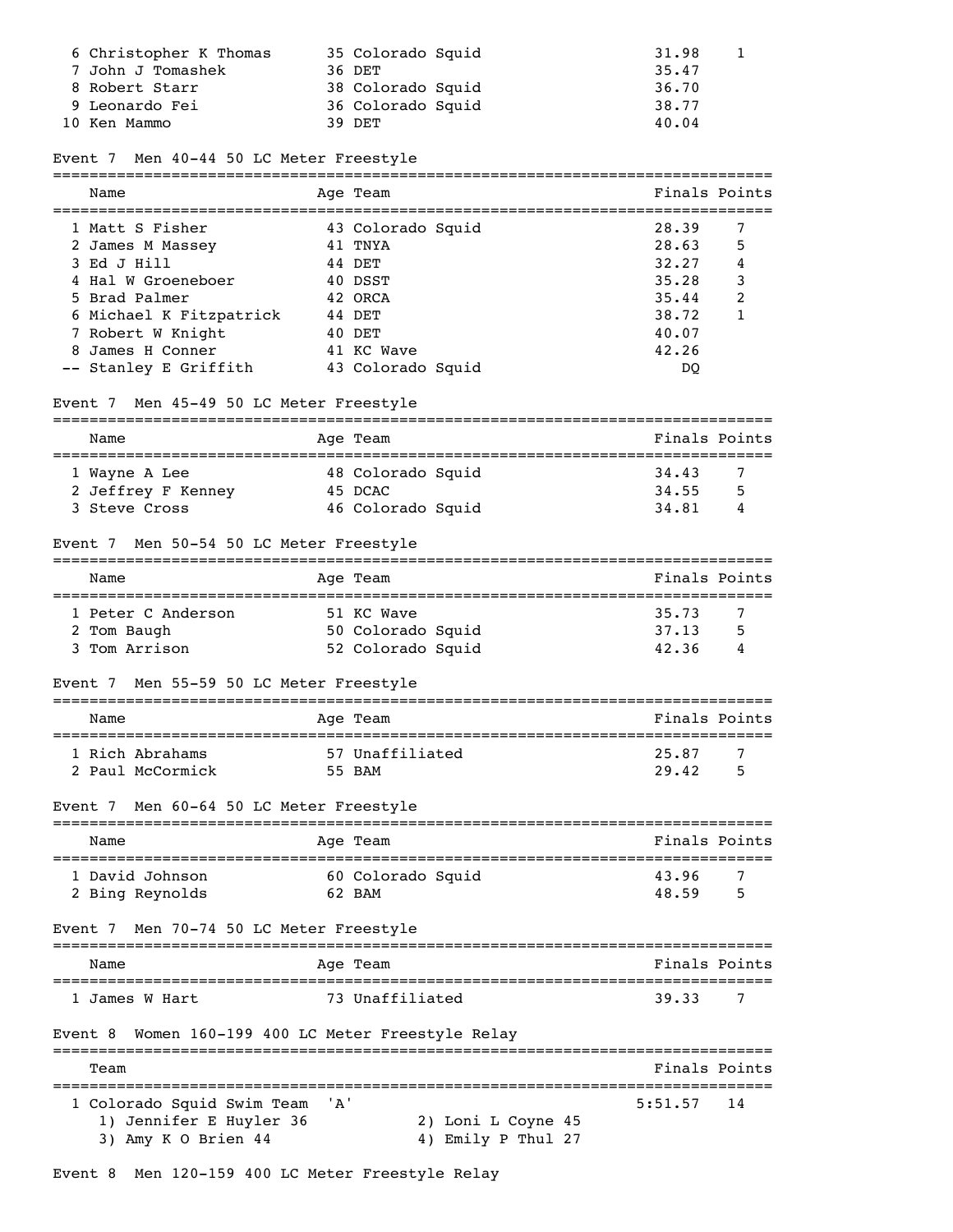=============================================================================== Team Finals Points =============================================================================== 1 Colorado Squid Swim Team 'B' 1) Corey Parker 30 2) Sean Maher 23 3) Christopher K Thomas 35 4) Jeffrey Johnson 30 2 Colorado Squid Swim Team 'A' 4:30.70 10 1) Daniel R Phillips 33 2) Thomas A Morrissey 24 3) Adam Thodey 28 4) Jeff P Commings 28 3 Different Strokes San Diego 'A' 4:53.21 8 1) Tim Brouillette 35 2) Eric Yen 29 3) Robert J Ryan 37 4) Hal W Groeneboer 40 4 Team Detroit Aquatics 'A' 5:19.30 6 1) Ed J Hill 44 2) Chad L Steed 31 3) Michael K Fitzpatrick 44 4) John J Tomashek 36 5 Kansas City Wave 'A' 5:53.37 4<br>1) Phillip H Johnson 41 2) James H Conner 41 1) Phillip H Johnson 41 3) Kevin L Briggs 35 4) Scott A Wilbanks 33 Event 8 Men 160-199 400 LC Meter Freestyle Relay =============================================================================== Team Finals Points =============================================================================== 1 Colorado Squid Swim Team 'A' 4:21.94 14 1) Patt Chaiyaroj 39 2) Richard L Nielsen 38 3) Keith T Pryor 32 4) Paul F Lemp 35 2 Colorado Squid Swim Team 'B' 5:30.58 10 1) Stanley E Griffith 43 3) John W Hayden 30 4) Lee Wareham 34 Event 8 Men 200-239 400 LC Meter Freestyle Relay =============================================================================== Team Finals Points =============================================================================== 1 Colorado Squid Swim Team 'B' 4:59.70 14 1) Mick B Barnhardt 41 2) Jamie Henderson 45 3) Matt S Fisher 43 4) Scott Landis 47 2 Colorado Squid Swim Team 'C' 5:56.10 10 1) Charles B Harper 36 2) Steve Cross 46 3) Kevin Thorn 46 4) Wayne A Lee 48 Event 8 Men 240-279 400 LC Meter Freestyle Relay =============================================================================== Team Finals Points =============================================================================== 1 Colorado Squid Swim Team 'D' 6:31.03 14 1) Tom Arrison 52 2) David Johnson 60 3) Tom Baugh 50 4) Robert W Terry 49 Event 9 Women 19-24 200 LC Meter IM =============================================================================== Name Age Team Age Age Team Finals Points =============================================================================== 1 Karen Cardwell 24 SCM 2:56.64 7 2 Kristin A Greenleaf 24 JAM 3:18.37 5 Event 9 Women 25-29 200 LC Meter IM =============================================================================== Name Age Team Age Age Team Finals Points =============================================================================== -- Julie M Burke 25 VS DQ Event 9 Women 40-44 200 LC Meter IM =============================================================================== Name and Age Team and Age Team and Age Team and Age Team and Age of the Manual Solid Research of Times and Points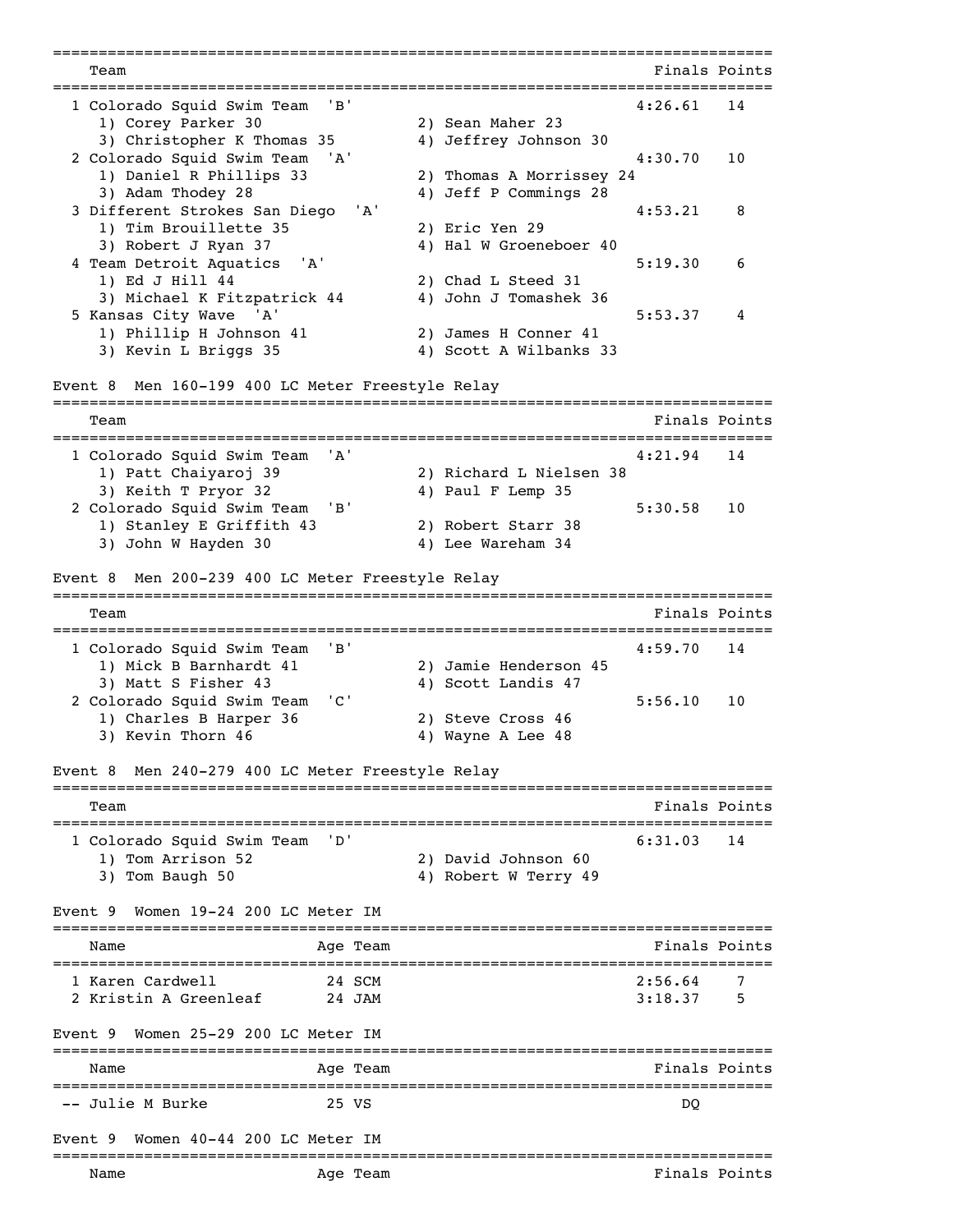| 1 Kimberly A Viglione                                                      | 41 ART                                               | 3:20.26<br>7                 |
|----------------------------------------------------------------------------|------------------------------------------------------|------------------------------|
| 2 Anna L Roof                                                              | 41 KC Wave                                           | 4:17.00<br>5                 |
| Men 25-29 200 LC Meter IM<br>Event 9<br>__________________________________ |                                                      |                              |
| Name                                                                       | Age Team                                             | Finals Points                |
| 1 Jeff P Commings                                                          | 28 Colorado Squid                                    | 2:21.72<br>7                 |
| 2 Hugh M McGowan                                                           | 25 TNYA                                              | 2:51.98<br>5                 |
| 3 Adam Thodey                                                              | 28 Colorado Squid                                    | 3:16.68<br>4                 |
| -- Eric Yen<br>-- Adam M Wolf                                              | 29 DSST<br>25 TNYA                                   | ΝS                           |
| Men 30-34 200 LC Meter IM<br>Event 9                                       |                                                      | ΝS                           |
|                                                                            |                                                      |                              |
| Name                                                                       | Age Team                                             | Finals Points                |
| 1 Keith T Pryor                                                            | 32 Colorado Squid                                    | 2:52.42<br>7                 |
| 2 Scott A Wilbanks                                                         | 33 KC Wave                                           | 3:26.07<br>5                 |
| 3 John W Hayden<br>-- Rob Nasser                                           | 30 Colorado Squid<br>33 HR                           | 3:28.00<br>4<br>NS           |
| Men 35-39 200 LC Meter IM<br>Event 9                                       |                                                      |                              |
| Name                                                                       | Age Team                                             | Finals Points                |
|                                                                            |                                                      |                              |
| 1 Paul F Lemp<br>2 Patt Chaiyaroj                                          | 35 Colorado Squid<br>39 Colorado Squid               | 2:48.56<br>7<br>2:48.57<br>5 |
| 3 Jim A Lasersohn                                                          | 37 ORCA                                              | 2:55.02<br>4                 |
| -- Robert J Ryan                                                           | 37 DSST                                              | ΝS                           |
| -- John P O Keefe                                                          | 35 DCAC                                              | ΝS                           |
| Men 40-44 200 LC Meter IM<br>Event 9                                       |                                                      |                              |
| Name                                                                       | Age Team                                             | Finals Points                |
| 1 Daniel J Woods                                                           | 41 QUAC                                              | 3:08.68<br>7                 |
| 2 Zak Bailey                                                               | 40 DSC                                               | 3:32.47<br>5                 |
| -- Matt S Fisher                                                           | 43 Colorado Squid                                    | DO                           |
| Event 9 Men 45-49 200 LC Meter IM                                          | -------------                                        |                              |
| Name                                                                       | Age Team<br>---------                                | Finals Points                |
| 1 Bill C Kritzer                                                           | 45 TDA                                               | 3:01.89<br>7                 |
| 2 Jamie Henderson                                                          | 45 Colorado Squid                                    | 5<br>3:16.54                 |
| 3 Dyal 1 Hennacy                                                           | 48 OUAC                                              | 4<br>3:33.84                 |
| 4 Kevin Thorn<br>5 Robert W Terry                                          | 46 Colorado Squid<br>49 Colorado Squid               | 3:42.23<br>3<br>3:42.50<br>2 |
|                                                                            |                                                      |                              |
| Men 50-54 200 LC Meter IM<br>Event 9                                       |                                                      |                              |
| Name                                                                       | Age Team                                             | Finals Points                |
| 1 Glenn D Pflum                                                            | 52 Colorado Squid                                    | 4:07.02<br>7                 |
| Event 10                                                                   | Women 25-29 100 LC Meter Backstroke<br>------------- |                              |
| Name                                                                       | --------------<br>Age Team                           | Finals Points                |
| 1 Julie M Burke                                                            | 25 VS                                                | 1:28.12<br>7                 |
| Event 10                                                                   | Men 19-24 100 LC Meter Backstroke                    |                              |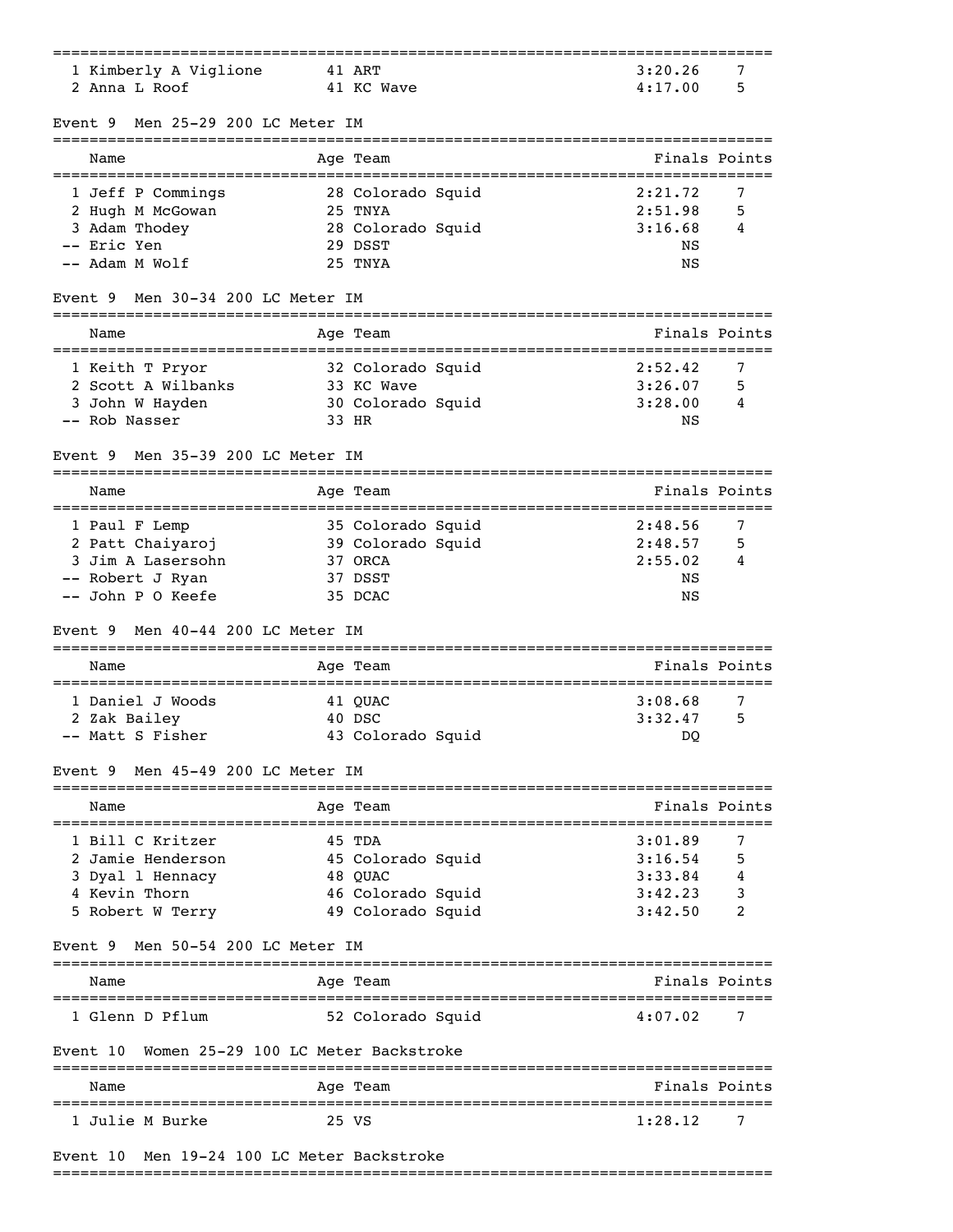| Name                                                                                                 |             | Age Team                                                                | Finals Points                        |             |
|------------------------------------------------------------------------------------------------------|-------------|-------------------------------------------------------------------------|--------------------------------------|-------------|
| 1 Thomas A Morrissey<br>-- Dan J Melton                                                              |             | 24 Colorado Squid<br>22 KC Wave                                         | 1:38.52<br>ΝS                        | 7           |
| Men 25-29 100 LC Meter Backstroke<br>Event 10                                                        |             |                                                                         |                                      |             |
| Name                                                                                                 |             | Age Team                                                                | Finals Points                        |             |
| 1 Drew Foisy                                                                                         |             | 27 DSC                                                                  | 1:21.26                              | 7           |
| Men 30-34 100 LC Meter Backstroke<br>Event 10                                                        |             |                                                                         |                                      |             |
| Name                                                                                                 |             | Age Team                                                                | Finals Points                        |             |
| 1 Jeffrey Johnson<br>2 Corey Parker                                                                  |             | 30 Colorado Squid<br>30 Colorado Squid                                  | 1:08.59<br>1:12.24                   | 7<br>5      |
| Men 35-39 100 LC Meter Backstroke<br>Event 10                                                        |             |                                                                         |                                      |             |
| Name                                                                                                 |             | Age Team                                                                | Finals Points                        |             |
| 1 Mark S Kowalak<br>2 Jim R Jordan<br>-- Charles B Harper<br>-- Kevin L Briggs<br>-- Tim Brouillette |             | 35 Unaffiliated<br>37 FAC<br>36 Colorado Squid<br>35 KC Wave<br>35 DSST | 1:19.33<br>1:25.41<br>DQ<br>ΝS<br>ΝS | 7<br>5      |
| Men 40-44 100 LC Meter Backstroke<br>Event 10                                                        |             |                                                                         |                                      |             |
| Name                                                                                                 |             | Age Team                                                                | Finals Points                        |             |
| 1 Stephen C Nelson<br>2 Zak Bailey<br>3 Phillip H Johnson<br>Men 45-49 100 LC Meter Backstroke       |             | 41 MIST<br>40 DSC<br>41 KC Wave                                         | 1:21.84<br>1:46.39<br>2:02.75        | 7<br>5<br>4 |
| Event 10                                                                                             | ----------- |                                                                         |                                      |             |
| Name<br>1 John Hughes<br>2 Wayne A Lee                                                               |             | Age Team<br>49 HR<br>48 Colorado Squid                                  | Finals Points<br>1:11.79<br>1:44.99  | 7<br>5      |
| Men 60-64 100 LC Meter Backstroke<br>Event 10                                                        |             |                                                                         |                                      |             |
| Name                                                                                                 |             | Age Team                                                                | Finals Points                        |             |
| 1 Bing Reynolds                                                                                      |             | 62 BAM                                                                  | 2:14.31                              | 7           |
| Men 70-74 100 LC Meter Backstroke<br>Event 10                                                        |             |                                                                         |                                      |             |
| Name                                                                                                 |             | Age Team                                                                | Finals Points                        |             |
| 1 James W Hart                                                                                       |             | 73 Unaffiliated                                                         | 1:59.66                              | 7           |
| Event 11                                                                                             |             | Women 19-24 50 LC Meter Breaststroke                                    |                                      |             |
| Name                                                                                                 |             | Age Team                                                                | Finals Points                        |             |
| 1 Karen Cardwell                                                                                     |             | 24 SCM                                                                  | 39.59                                | 7           |
| Event 11                                                                                             |             | Women 25-29 50 LC Meter Breaststroke                                    |                                      |             |
| Name                                                                                                 |             | Age Team                                                                | Finals Points                        |             |
|                                                                                                      |             |                                                                         |                                      |             |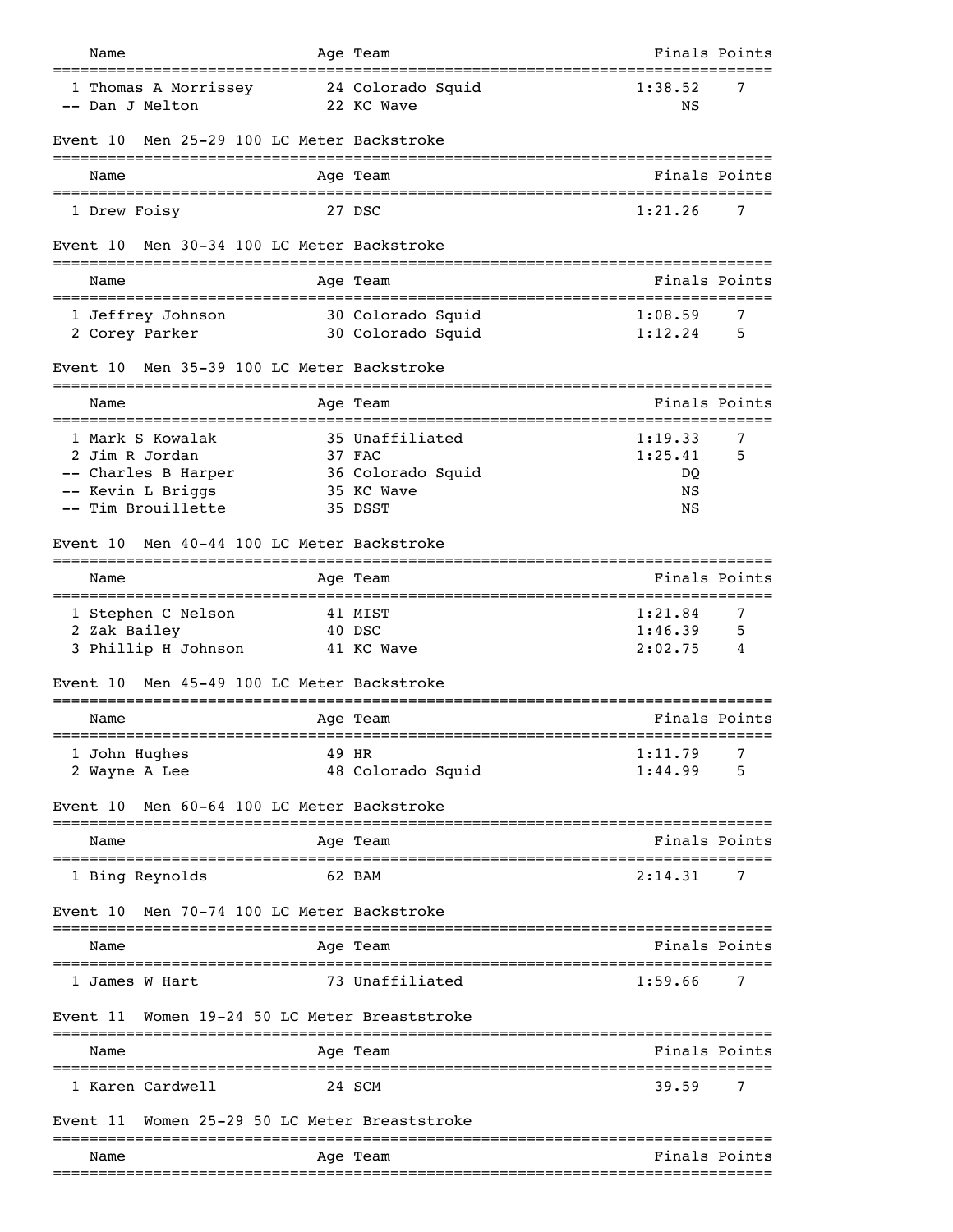| 1 Julie M Burke                           | 25 VS                                      | 47.26<br>7                                           |
|-------------------------------------------|--------------------------------------------|------------------------------------------------------|
| Event 11                                  | Women 35-39 50 LC Meter Breaststroke       |                                                      |
| Name<br>================================= | Age Team<br>============================== | Finals Points                                        |
| 1 Jennifer E Huyler                       | 36 Colorado Squid                          | 45.68<br>7                                           |
| 2 Andrea M Timpeiro                       | 36 ART                                     | 49.52<br>5                                           |
| Event 11                                  | Women 40-44 50 LC Meter Breaststroke       |                                                      |
| Name                                      | Age Team                                   | Finals Points                                        |
| 1 Anna L Roof                             | 41 KC Wave                                 | 54.18<br>7                                           |
| -- Amy K O Brien                          | 44 Colorado Squid                          | ΝS                                                   |
| Event 11                                  | Women 45-49 50 LC Meter Breaststroke       |                                                      |
| Name                                      | Age Team                                   | Finals Points                                        |
| 1 Loni L Coyne                            | 45 Colorado Squid                          | 47.88<br>7                                           |
| Event 11                                  | Women 50-54 50 LC Meter Breaststroke       | =====================================                |
| Name                                      | Age Team<br>===================            | Finals Points<br>----------------------------------- |
| 1 Mary A Nelson                           | 52 DUR                                     | 7<br>46.03                                           |
| Event 11                                  | Men 19-24 50 LC Meter Breaststroke         |                                                      |
| Name                                      | Age Team                                   | Finals Points                                        |
| 1 Sean Maher                              | 23 Colorado Squid                          | 38.84<br>7                                           |
| -- Dan J Melton                           | 22 KC Wave                                 | ΝS                                                   |
| Event 11                                  | Men 25-29 50 LC Meter Breaststroke         |                                                      |
| Name                                      | Age Team                                   | Finals Points                                        |
| 1 Jeff P Commings                         | 28 Colorado Squid                          | 30.68<br>$\overline{7}$                              |
| 2 Brian L Jacobson                        | 29 MIST                                    | 32.74<br>5                                           |
| Event 11                                  | Men 30-34 50 LC Meter Breaststroke         |                                                      |
| Name                                      | Age Team                                   | Finals Points                                        |
| 1 Chad L Steed                            | 31 DET                                     | 33.46<br>7                                           |
| 2 Jason R Klugman                         | 31 FAC                                     | 39.57<br>5                                           |
| 3 John W Hayden                           | 30 Colorado Squid                          | 42.80<br>4                                           |
| Event 11                                  | Men 35-39 50 LC Meter Breaststroke         |                                                      |
| Name                                      | Age Team                                   | Finals Points                                        |
| 1 Anthony G Thompson                      | 38 KC Wave                                 | 35.31<br>7                                           |
| 2 Robert J Ryan                           | 37 DSST                                    | 36.40<br>5                                           |
| 3 Jim A Lasersohn                         | 37 ORCA                                    | 37.24<br>4                                           |
| 4 Richard L Nielsen                       | 38 Colorado Squid                          | 39.15<br>3                                           |
| 5 Tim Brouillette<br>6 Robert Starr       | 35 DSST                                    | 2<br>40.17<br>1                                      |
| 7 John J Tomashek                         | 38 Colorado Squid<br>36 DET                | 47.68<br>51.05                                       |
| 8 Ken Mammo                               | 39 DET                                     | 1:01.87                                              |
| -- Leonardo Fei                           | 36 Colorado Squid                          | DQ                                                   |
| -- Christopher K Thomas                   | 35 Colorado Squid                          | ΝS                                                   |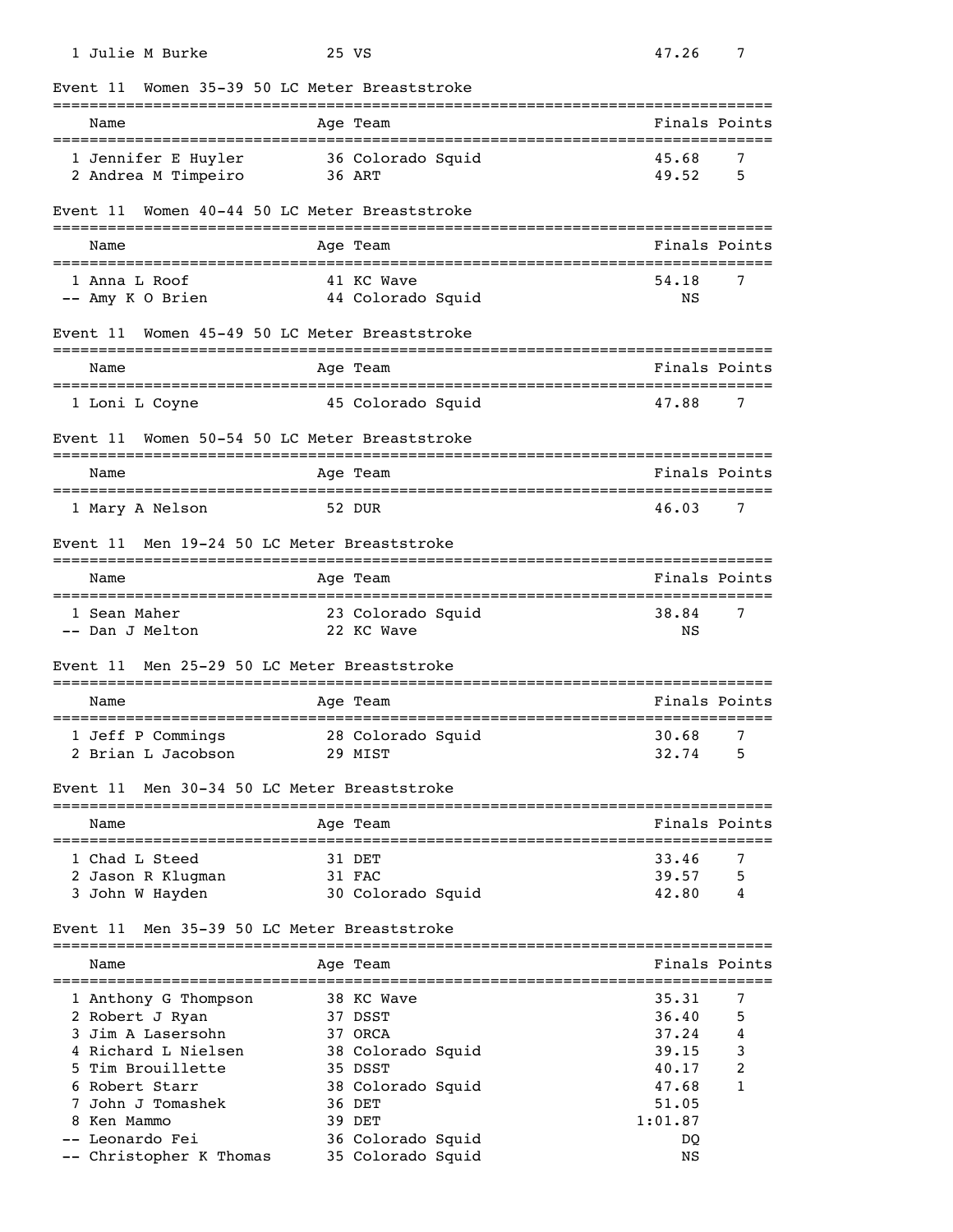# Event 11 Men 40-44 50 LC Meter Breaststroke

| Name                                                    | Age Team                                           | Finals Points                          |
|---------------------------------------------------------|----------------------------------------------------|----------------------------------------|
| 1 Stephen C Nelson<br>2 Mick B Barnhardt<br>3 Ed J Hill | 41 MIST<br>41 Colorado Squid<br>44 DET             | 35.61<br>7<br>38.66<br>5<br>42.43<br>4 |
| 4 Hal W Groeneboer                                      | 40 DSST                                            | 46.64<br>3                             |
| 5 James H Conner                                        | 41 KC Wave                                         | 50.25<br>2                             |
| 6 Brad Palmer                                           | 42 ORCA                                            | 51.34<br>1                             |
| 7 Robert W Knight<br>-- Patrick A Howe                  | 40 DET<br>44 TNYA                                  | 55.16<br>X41.50                        |
| Event 11                                                | Men 45-49 50 LC Meter Breaststroke                 |                                        |
| Name                                                    | Age Team                                           | Finals Points                          |
| 1 Bill C Kritzer                                        | 45 TDA                                             | 39.34<br>7                             |
| 2 Steve Cross                                           | 46 Colorado Squid                                  | 46.39<br>5                             |
| Event 11                                                | Men 50-54 50 LC Meter Breaststroke<br>============ |                                        |
| Name                                                    | Age Team                                           | Finals Points                          |
| 1 Peter C Anderson                                      | 51 KC Wave                                         | 48.58<br>7                             |
| Event 11                                                | Men 60-64 50 LC Meter Breaststroke                 |                                        |
| Name                                                    | Age Team                                           | Finals Points                          |
| 1 David Johnson                                         | 60 Colorado Squid                                  | 58.21<br>7                             |
| Event 11                                                | Men 70-74 50 LC Meter Breaststroke                 |                                        |
| Name                                                    | Age Team                                           | Finals Points                          |
| 1 James W Hart                                          | 73 Unaffiliated                                    | 53.05<br>7                             |
| Event 12                                                | Men 25-29 200 LC Meter Choice<br>===========       |                                        |
| Name                                                    | Age Team                                           | Finals Points                          |
| 1 Drew Foisy                                            | 27 DSC                                             | 3:11.11<br>7                           |
| Event 12                                                | Men 30-34 200 LC Meter Choice                      |                                        |
| Name                                                    | Aqe Team                                           | Finals Points                          |
| 1 Keith T Pryor                                         | 32 Colorado Squid                                  | 3:04.37<br>7                           |
| Event 12                                                | Men 35-39 200 LC Meter Choice                      |                                        |
| Name                                                    | Age Team                                           | Finals Points                          |
| 1 Jim A Lasersohn                                       | 37 ORCA                                            | 3:19.26<br>7                           |
| Event 12                                                | Men 40-44 200 LC Meter Choice                      |                                        |
| Name                                                    | ============<br>Age Team                           | Finals Points                          |
| 1 Edward L Melanson                                     | 40 Unaffiliated                                    | 2:44.57<br>7                           |
| 2 James M Massey                                        | 41 TNYA                                            | 2:51.84                                |
| 3 Matt S Fisher<br>-- Stephen C Nelson                  | 43 Colorado Squid<br>41 MIST                       | 3:00.58<br>NS                          |
|                                                         |                                                    |                                        |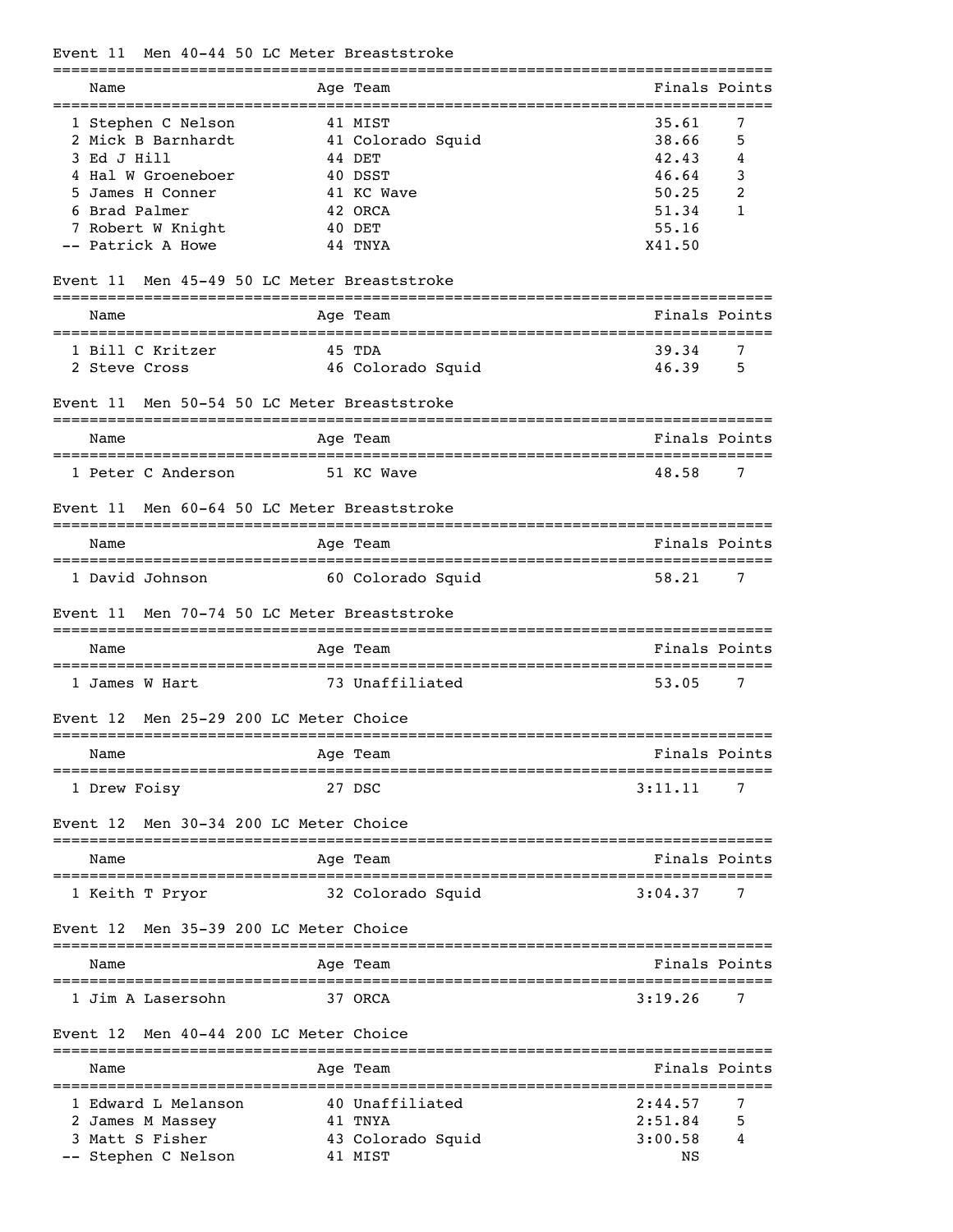| Event 12 | Men 45-49 200 LC Meter Choice                                                |              | ---------                                                             |                    |        |
|----------|------------------------------------------------------------------------------|--------------|-----------------------------------------------------------------------|--------------------|--------|
|          | Name<br>======================================                               |              | Age Team                                                              | Finals Points      |        |
|          | 1 Kevin Thorn                                                                |              | 46 Colorado Squid                                                     | 3:41.28            | 7      |
| Event 12 | Men 50-54 200 LC Meter Choice                                                |              |                                                                       |                    |        |
|          | Name                                                                         |              | Age Team                                                              | Finals Points      |        |
|          | 1 Glenn D Pflum                                                              |              | 52 Colorado Squid                                                     | 4:09.22            | 7      |
| Event 12 | Men 60-64 200 LC Meter Choice                                                |              |                                                                       |                    |        |
|          | Name                                                                         |              | Age Team                                                              | Finals Points      |        |
|          | 1 Bing Reynolds                                                              |              | 62 BAM                                                                | 4:42.00            | 7      |
| Event 13 | Women 35-39 100 LC Meter Freestyle                                           | ------------ |                                                                       |                    |        |
|          | Name                                                                         |              | Age Team                                                              | Finals Points      |        |
|          | 1 Andrea M Timpeiro                                                          |              | 36 ART                                                                | 1:21.00            | 7      |
| Event 13 | Women 40-44 100 LC Meter Freestyle                                           |              |                                                                       |                    |        |
|          | Name                                                                         |              | Age Team                                                              | Finals Points      |        |
|          | 1 Anna L Roof<br>-- Amy K O Brien                                            |              | 41 KC Wave<br>44 Colorado Squid                                       | 1:49.41<br>ΝS      | 7      |
| Event 13 | Women 45-49 100 LC Meter Freestyle                                           |              |                                                                       |                    |        |
|          | Name                                                                         |              | Age Team                                                              | Finals Points      |        |
|          | ==================================<br>1 Catherine A Conway<br>2 Loni L Coyne |              | ======================================<br>48 GMD<br>45 Colorado Squid | 1:17.03<br>1:27.39 | 7<br>5 |
| Event 13 | Men 19-24 100 LC Meter Freestyle                                             |              |                                                                       |                    |        |
|          | Name                                                                         |              | Age Team                                                              | Finals Points      |        |
|          | 1 Sean Maher                                                                 |              | 23 Colorado Squid                                                     | 1:12.41            | 7      |
| Event 13 | Men 25-29 100 LC Meter Freestyle                                             |              |                                                                       |                    |        |
|          | Name                                                                         |              | Age Team                                                              | Finals Points      |        |
|          | 1 Eric Yen                                                                   |              | 29 DSST                                                               | 1:00.77            | 7      |
|          | 2 Brian L Jacobson                                                           |              | 29 MIST                                                               | 1:02.14            | 5      |
| Event 13 | Men 30-34 100 LC Meter Freestyle                                             |              |                                                                       |                    |        |
|          | Name                                                                         |              | Age Team                                                              | Finals Points      |        |
|          | 1 Corey Parker                                                               |              | 30 Colorado Squid                                                     | 1:01.59            | 7      |
|          | 2 Daniel R Phillips                                                          |              | 33 Colorado Squid                                                     | 1:08.61            | 5      |
|          | 3 Lee Wareham<br>-- Rob Nasser                                               | 33 HR        | 34 Colorado Squid                                                     | 1:18.06<br>NS      | 4      |
| Event 13 | Men 35-39 100 LC Meter Freestyle                                             |              |                                                                       |                    |        |
|          | Name                                                                         |              | Age Team                                                              | Finals Points      |        |
|          | 1 Patt Chaiyaroj                                                             |              | 39 Colorado Squid                                                     | 59.36              | 7      |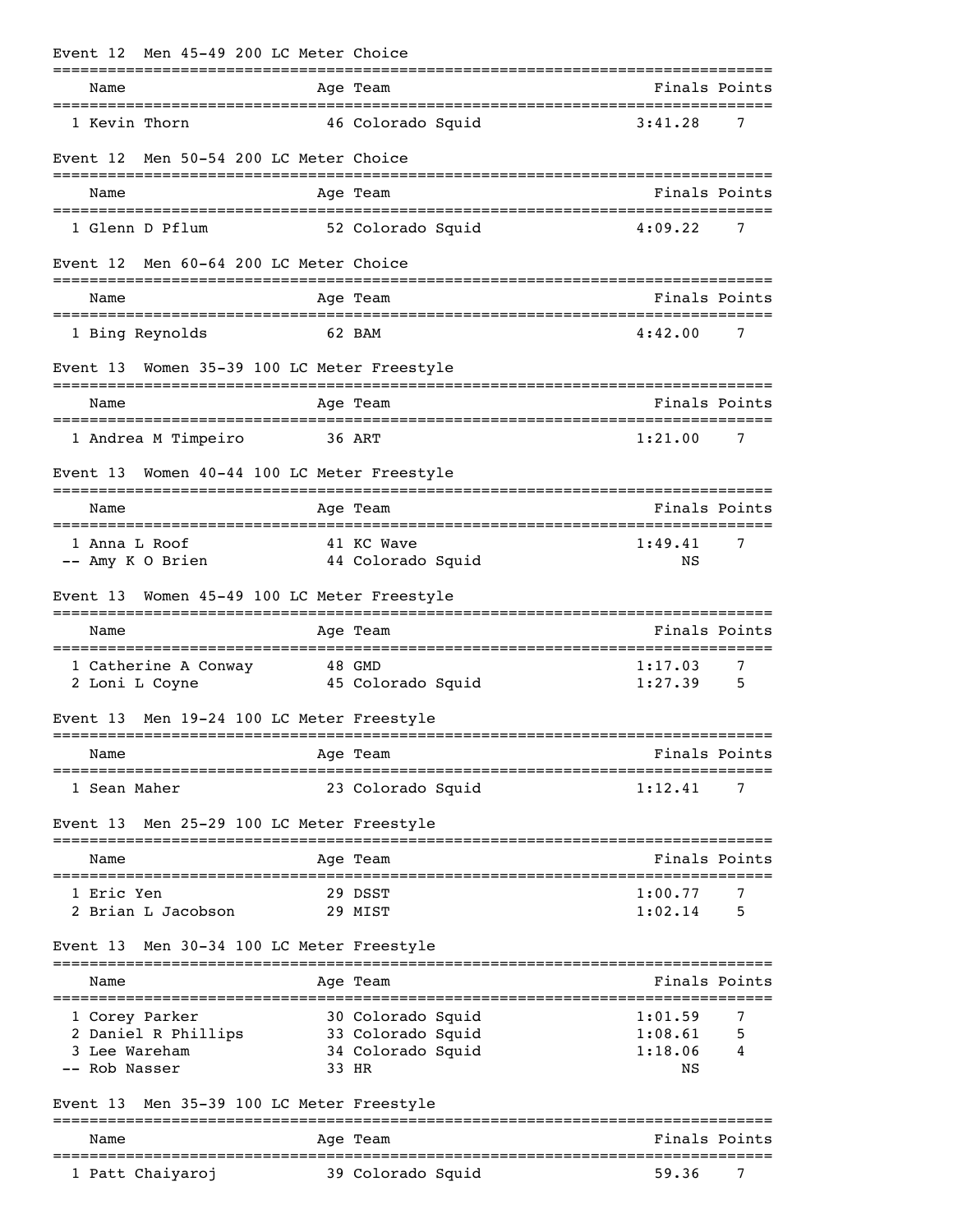| 2 Paul F Lemp           | 35 Colorado Squid | 1:03.61 | -5 |
|-------------------------|-------------------|---------|----|
| 3 Mark S Kowalak        | 35 Unaffiliated   | 1:04.63 | 4  |
| 4 Paul Bonacci          | 38 Colorado Squid | 1:11.63 |    |
| 5 John J Tomashek       | 36 DET            | 1:25.96 |    |
| 6 Ken Mammo             | 39 DET            | 1:26.73 |    |
| -- Christopher K Thomas | 35 Colorado Squid | ΝS      |    |
| -- Robert J Ryan        | 37 DSST           | ΝS      |    |

#### Event 13 Men 40-44 100 LC Meter Freestyle

| Name                    | Age Team          | Finals Points |   |
|-------------------------|-------------------|---------------|---|
| 1 Daniel J Woods        | 41 OUAC           | 1:09.35       |   |
| 2 Ed J Hill             | 44 DET            | 1:10.50       | 5 |
| 3 Zak Bailey            | 40 DSC            | 1:22.98       | 4 |
| 4 Stanley E Griffith    | 43 Colorado Squid | 1:27.30       | 3 |
| 5 Michael K Fitzpatrick | 44 DET            | 1:30.54       | 2 |
| 6 James H Conner        | 41 KC Wave        | 1:43.31       |   |
| 7 Robert W Knight       | 40 DET            | 1:48.63       |   |
| -- Brad Palmer          | 42 ORCA           | NS            |   |

### Event 13 Men 45-49 100 LC Meter Freestyle

| Name             | Age Team          | Finals Points |   |
|------------------|-------------------|---------------|---|
| 1 Wayne A Lee    | 48 Colorado Squid | 1:20.55       |   |
| 2 Dyal 1 Hennacy | 48 OUAC           | 1:25.25       | 5 |
| 3 Steve Cross    | 46 Colorado Squid | 1:38.07       | 4 |

### Event 13 Men 50-54 100 LC Meter Freestyle

| Name               | Age Team          | Finals Points |
|--------------------|-------------------|---------------|
| 1 Peter C Anderson | 51 KC Wave        | 1:24.59       |
| -- Tom Baugh       | 50 Colorado Squid | NS            |

### Event 13 Men 55-59 100 LC Meter Freestyle

| Name             | Age Team        | Finals Points |
|------------------|-----------------|---------------|
|                  |                 |               |
| 1 Rich Abrahams  | 57 Unaffiliated | 1:00.98       |
| 2 Paul McCormick | 55 BAM          | 1:06.27<br>5  |
| 3 Bill A Abbott  | 56 Unaffiliated | 1:08.51<br>4  |

### Event 13 Men 60-64 100 LC Meter Freestyle

| Name            | Age Team          | Finals Points |
|-----------------|-------------------|---------------|
| 1 David Johnson | 60 Colorado Squid | 1:50.31       |

# Event 13 Men 70-74 100 LC Meter Freestyle

| Name           | Age Team        | Finals Points |
|----------------|-----------------|---------------|
| 1 James W Hart | 73 Unaffiliated | 7<br>1:41.18  |

### Event 14 Women 19-24 50 LC Meter Butterfly

| Name                                      | Age Team         | Finals Points       |
|-------------------------------------------|------------------|---------------------|
| 1 Karen Cardwell<br>2 Kristin A Greenleaf | 24 SCM<br>24 JAM | 35.72<br>5<br>41.38 |

### Event 14 Women 25-29 50 LC Meter Butterfly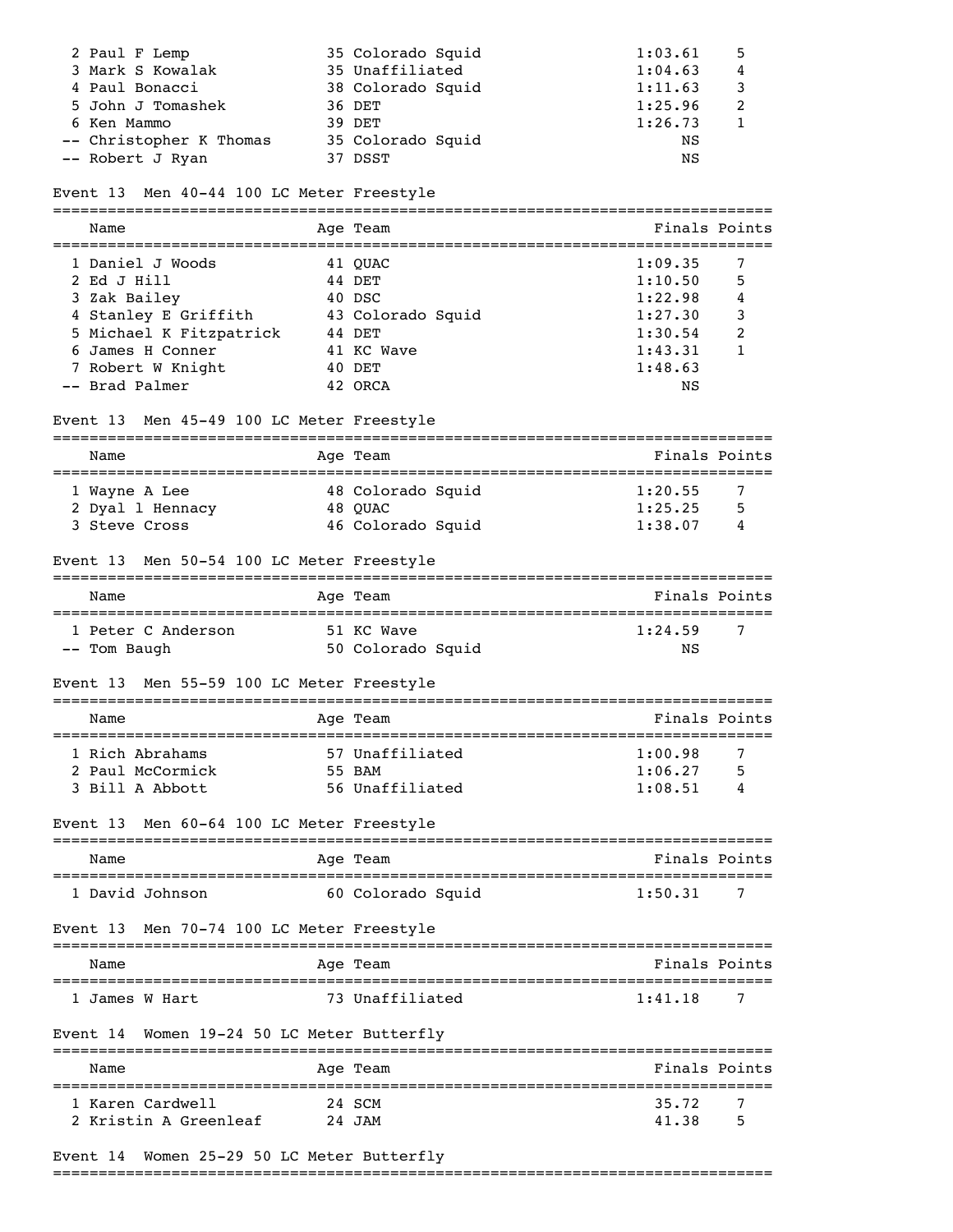| Name                        |                                                            | Age Team                                                   |                   |                               | Finals Points |
|-----------------------------|------------------------------------------------------------|------------------------------------------------------------|-------------------|-------------------------------|---------------|
|                             | 1 Emily P Thul                                             | 27 Colorado Squid                                          |                   | 38.67                         | 7             |
| Event 14                    |                                                            | Women 30-34 50 LC Meter Butterfly                          |                   |                               |               |
| Name                        |                                                            | Age Team                                                   |                   |                               | Finals Points |
|                             | 1 Natalie A Becker                                         | 32 PPYM                                                    |                   | 41.53                         | 7             |
| Event 14                    |                                                            | Women 35-39 50 LC Meter Butterfly                          |                   |                               |               |
| Name                        |                                                            | Age Team                                                   |                   |                               | Finals Points |
|                             | 1 Andrea M Timpeiro                                        | 36 ART                                                     |                   | 44.82                         | 7             |
|                             |                                                            | Event 14 Women 40-44 50 LC Meter Butterfly<br>--------     |                   |                               |               |
| Name                        |                                                            | Age Team                                                   |                   |                               | Finals Points |
|                             | 1 Kimberly A Viglione<br>-- Amy K O Brien                  | 41 ART<br>44 Colorado Squid                                |                   | 37.53<br>NS                   | 7             |
| Event 14                    |                                                            | Women 50-54 50 LC Meter Butterfly                          |                   |                               |               |
| Name                        |                                                            | Age Team                                                   |                   |                               | Finals Points |
|                             | 1 Mary A Nelson                                            | 52 DUR                                                     |                   | 46.61                         | 7             |
|                             |                                                            | Event 14 Men 25-29 50 LC Meter Butterfly                   |                   |                               |               |
| Name                        | ==================================                         | Age Team                                                   |                   |                               | Finals Points |
| 1 Eric Yen<br>2 Adam M Wolf | 3 Adam Thodey                                              | 29 DSST<br>25 TNYA<br>28 Colorado Squid                    |                   | 29.44<br>30.97<br>33.61       | 7<br>5<br>4   |
| Event 14                    |                                                            | Men 30-34 50 LC Meter Butterfly<br>---------               |                   |                               |               |
| Name                        |                                                            | Age Team                                                   |                   |                               | Finals Points |
|                             | 1 Chad L Steed<br>2 Scott A Wilbanks<br>-- Jeffrey Johnson | 31 DET<br>33 KC Wave<br>30 Colorado Squid                  |                   | 28.27<br>34.00<br>ΝS          | 7<br>5        |
|                             |                                                            | Event 14 Men 35-39 50 LC Meter Butterfly                   |                   |                               |               |
| Name                        | ======================================                     | Age Team                                                   |                   |                               | Finals Points |
| -- Ken Mammo                | 1 Jim R Jordan<br>2 Richard L Nielsen<br>3 Paul F Lemp     | 37 FAC<br>38 Colorado Squid<br>35 Colorado Squid<br>39 DET |                   | 28.52<br>32.95<br>33.31<br>DQ | 7<br>5<br>4   |
|                             |                                                            | Event 14 Men 40-44 50 LC Meter Butterfly                   |                   |                               |               |
| Name                        |                                                            | Age Team                                                   | ----------------- |                               | Finals Points |
|                             | 1 Matt S Fisher<br>2 Hal W Groeneboer<br>3 Brad Palmer     | 43 Colorado Squid<br>40 DSST<br>42 ORCA                    |                   | 31.66<br>36.23<br>42.45       | 7<br>5<br>4   |
| Event 14                    |                                                            | Men 45-49 50 LC Meter Butterfly                            |                   |                               |               |
| Name                        |                                                            | Age Team                                                   |                   |                               | Finals Points |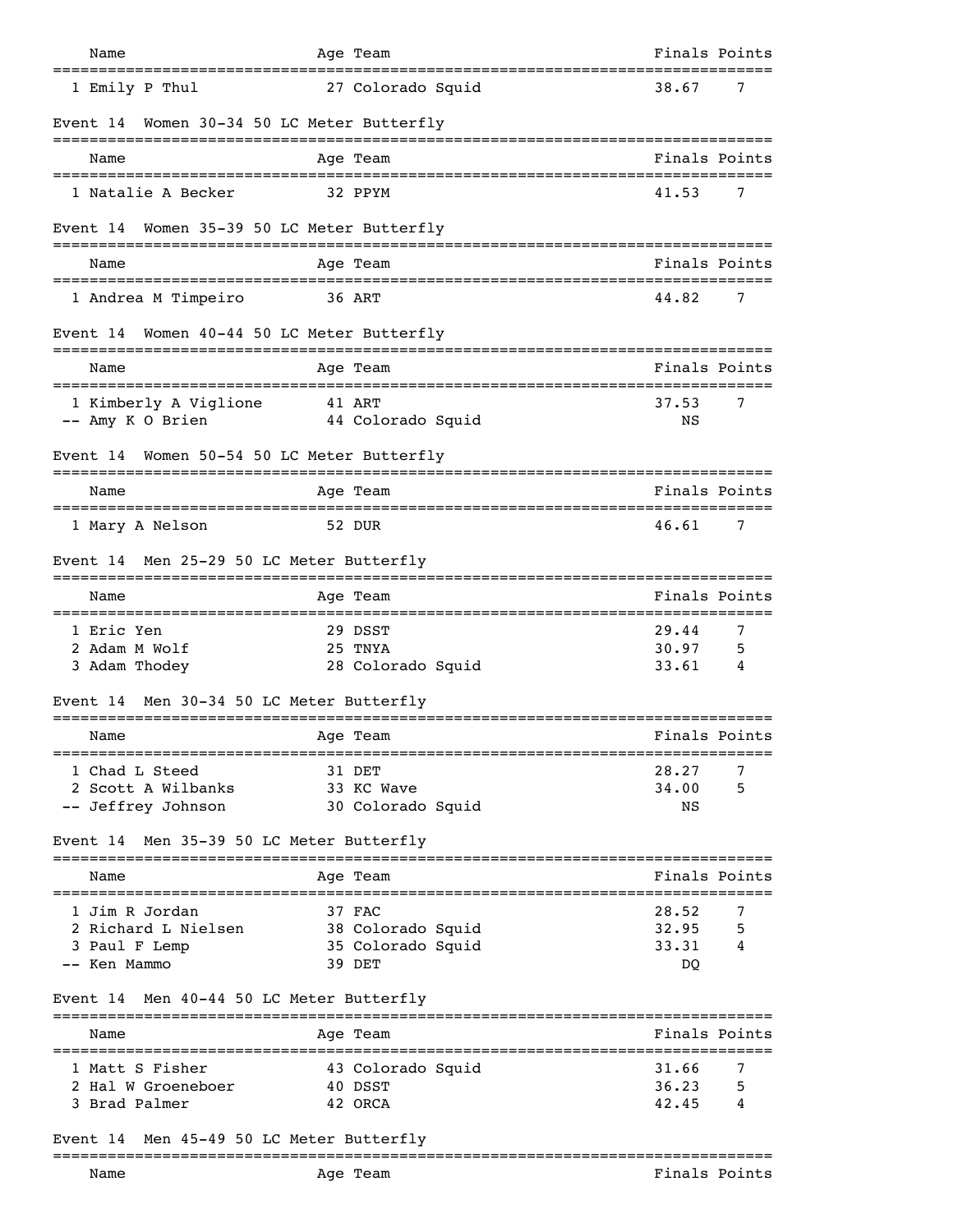| 1 Bill C Kritzer                             | 45 TDA                           | 31.23<br>7                                           |
|----------------------------------------------|----------------------------------|------------------------------------------------------|
| 2 Robert W Terry                             | 49 Colorado Squid                | 45.51<br>5                                           |
| 3 Steve Cross                                | 46 Colorado Squid                | 46.52<br>4                                           |
| Event 14 Men 50-54 50 LC Meter Butterfly     |                                  |                                                      |
| Name                                         | Age Team                         | Finals Points                                        |
| 1 Glenn D Pflum                              | 52 Colorado Squid                | 54.26<br>7                                           |
| 2 Tom Arrison                                | 52 Colorado Squid                | 55.72<br>5                                           |
| Event 15A Women 19-24 400 LC Meter Freestyle |                                  |                                                      |
| Name                                         | Age Team                         | Finals Points                                        |
| 1 Kristin A Greenleaf                        | 24 JAM                           | 6:35.92<br>7                                         |
| Event 15A Women 40-44 400 LC Meter Freestyle |                                  |                                                      |
| Name                                         | Age Team                         | Finals Points                                        |
| 1 Anna L Roof                                | ==========<br>41 KC Wave         | ======================<br>7<br>8:33.00               |
| -- Helen P Hartnett                          | 40 KC Wave                       | NS                                                   |
| Event 15A Men 30-34 400 LC Meter Freestyle   |                                  |                                                      |
| Name                                         | Age Team                         | Finals Points                                        |
| 1 Jason R Klugman                            | 31 FAC                           | 4:58.05<br>7                                         |
| 2 Daniel R Phillips                          | 33 Colorado Squid                | 5:34.31<br>5                                         |
| -- Rob Nasser                                | 33 HR                            | ΝS                                                   |
| Event 15A Men 40-44 400 LC Meter Freestyle   |                                  |                                                      |
| Name                                         | Age Team                         | Finals Points                                        |
| 1 Edward L Melanson                          | 40 Unaffiliated                  | 4:44.05<br>7                                         |
| 2 Ed J Hill                                  | 44 DET                           | 6:01.53<br>5                                         |
| 3 Phillip H Johnson                          | 41 KC Wave                       | 8:07.25<br>4                                         |
| -- Patrick A Howe                            | 44 TNYA                          | NS                                                   |
| Event 15A Men 45-49 400 LC Meter Freestyle   |                                  |                                                      |
| Name<br>---------------------                | Age Team<br>:=============       | Finals Points<br>.================================== |
| 1 John Hughes                                | 49 HR                            | 4:40.89<br>7                                         |
| 2 Jeffrey F Kenney                           | 45 DCAC                          | 6:31.53<br>5                                         |
| -- Jamie Henderson                           | 45 Colorado Squid                | NS                                                   |
| Event 15A Men 50-54 400 LC Meter Freestyle   |                                  |                                                      |
| Name                                         | Age Team                         | Finals Points                                        |
| 1 Tom Arrison                                | 52 Colorado Squid                | 7:56.41<br>7                                         |
| Event 15A Men 55-59 400 LC Meter Freestyle   | --------------                   |                                                      |
| Name                                         | Age Team                         | Finals Points<br>;================                   |
| 1 Paul McCormick                             | 55 BAM                           | 7<br>5:12.27                                         |
| Event 15A                                    | Men 60-64 400 LC Meter Freestyle |                                                      |
| Name                                         | Age Team                         | Finals Points                                        |